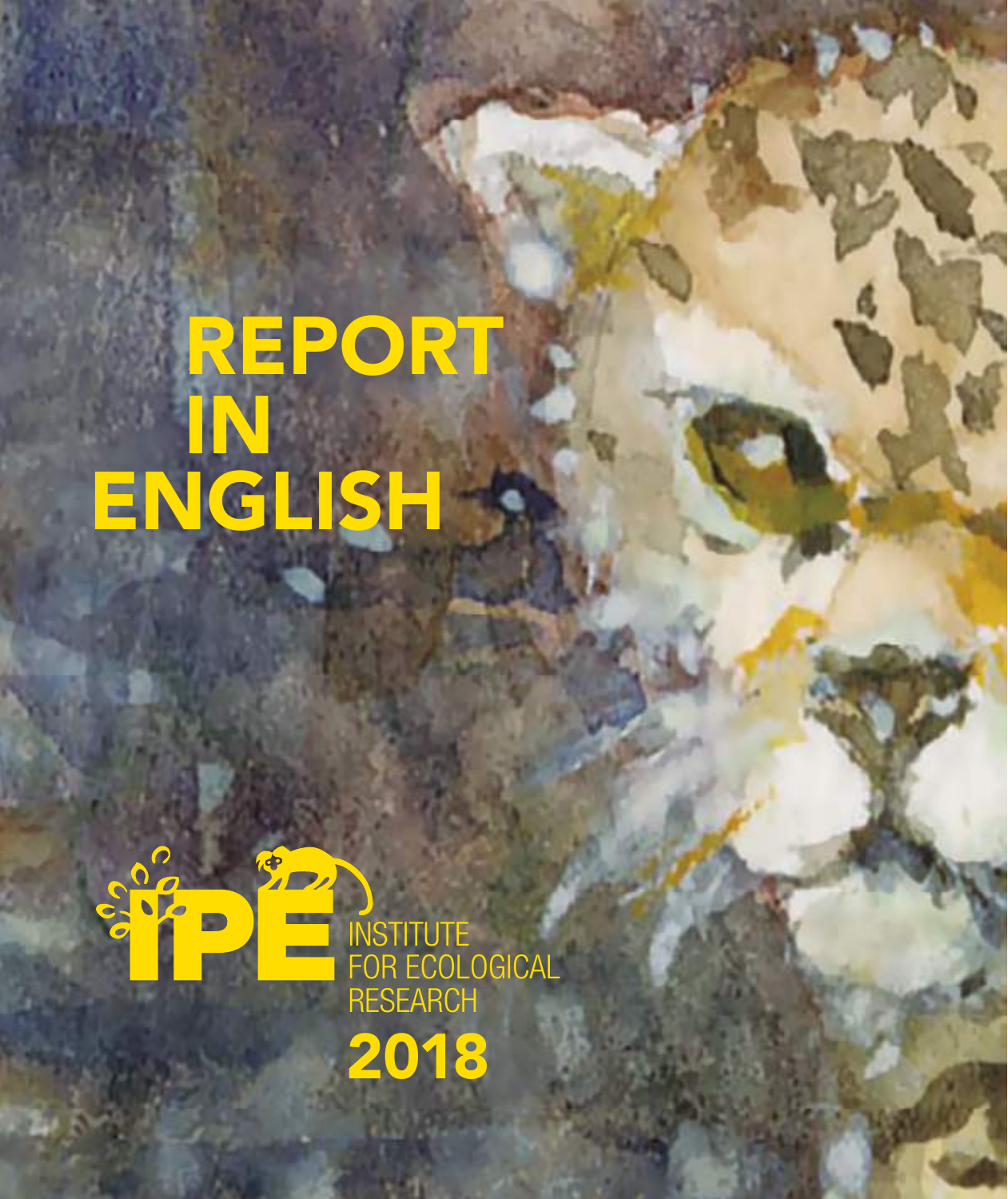2 | REPORT IN ENGLISH |



*"May the name of our institution serve as inspiration, as the beauty*  of a flowering ipe will help grant us the strength, the will *and the persistence*  we need to continue building a better Brazil."

Suzana Machado Padua, IPÊ president

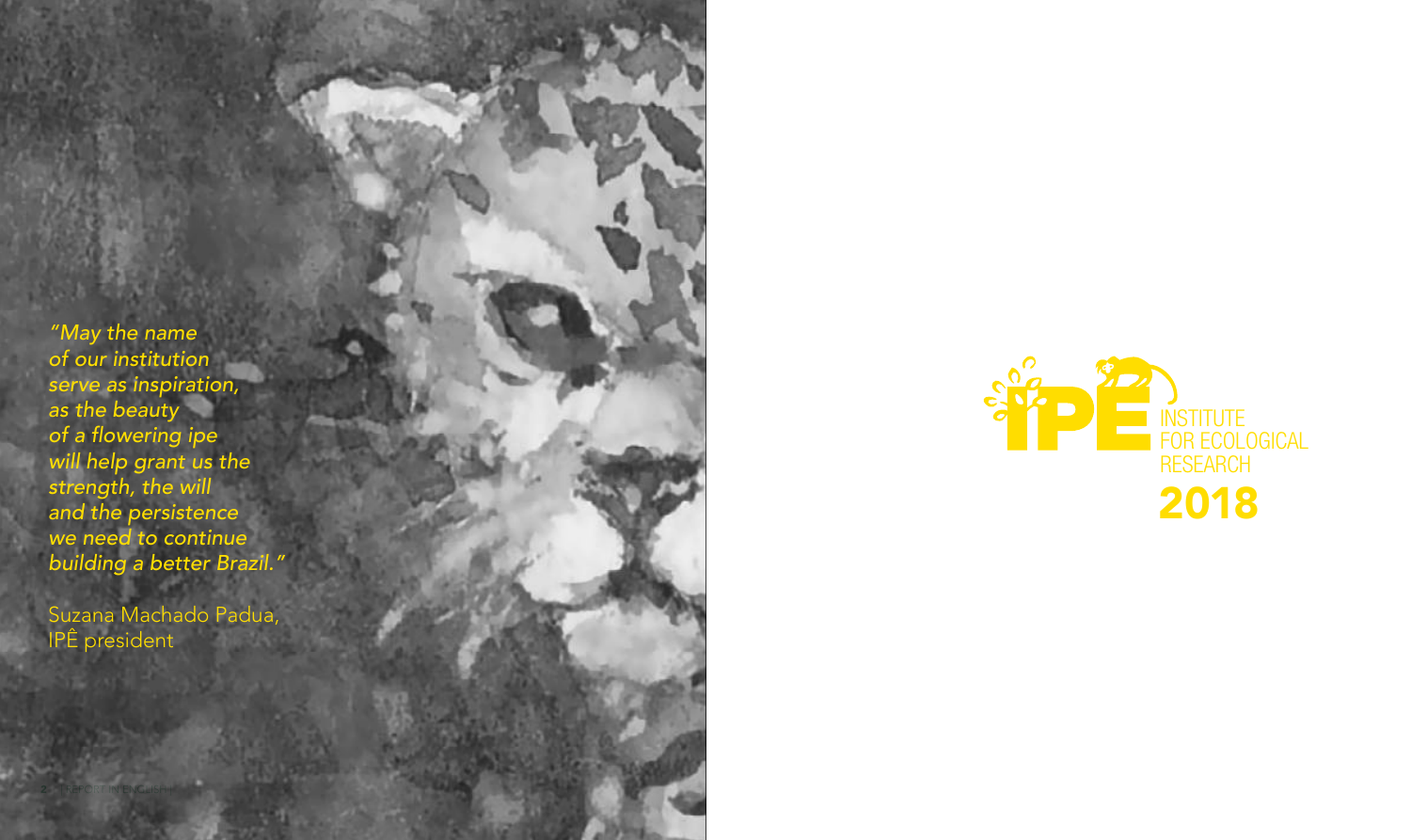## SUMMARY

1. IPÊ IN 2018

1.1 Letter from the President *6*

1.2 Introduction *6*

1.3 Impact: IPÊ in numbers *7*

1.4 Highlihts *8* 2.PROJECTS BY LOCATION

2.1 Pontal Do Paranapanema *10* 2.2 Nazaré Paulista:

Cantareira System *14*

2.3 Pantanal and Cerrado *17*



## *.REPORT IN ENGLISH*

3. THEME PROJECT 3.1 Integrates Solutions for the Amazon

region *20* 3.1.1 Participative Monitoring of

Biodiversity *21* 3.1.2 Motivation and Success in the Management of Protected Areas *23*

3.2 Research & Development

 3.2.1 Monitoring of Ecological Corridors *25*

4. PARTNERSHIPS AND

SUSTAINABLE BUSINESS *26*

### 5. EDUCATION *28*

## CONNECT WITH IPÊ *33*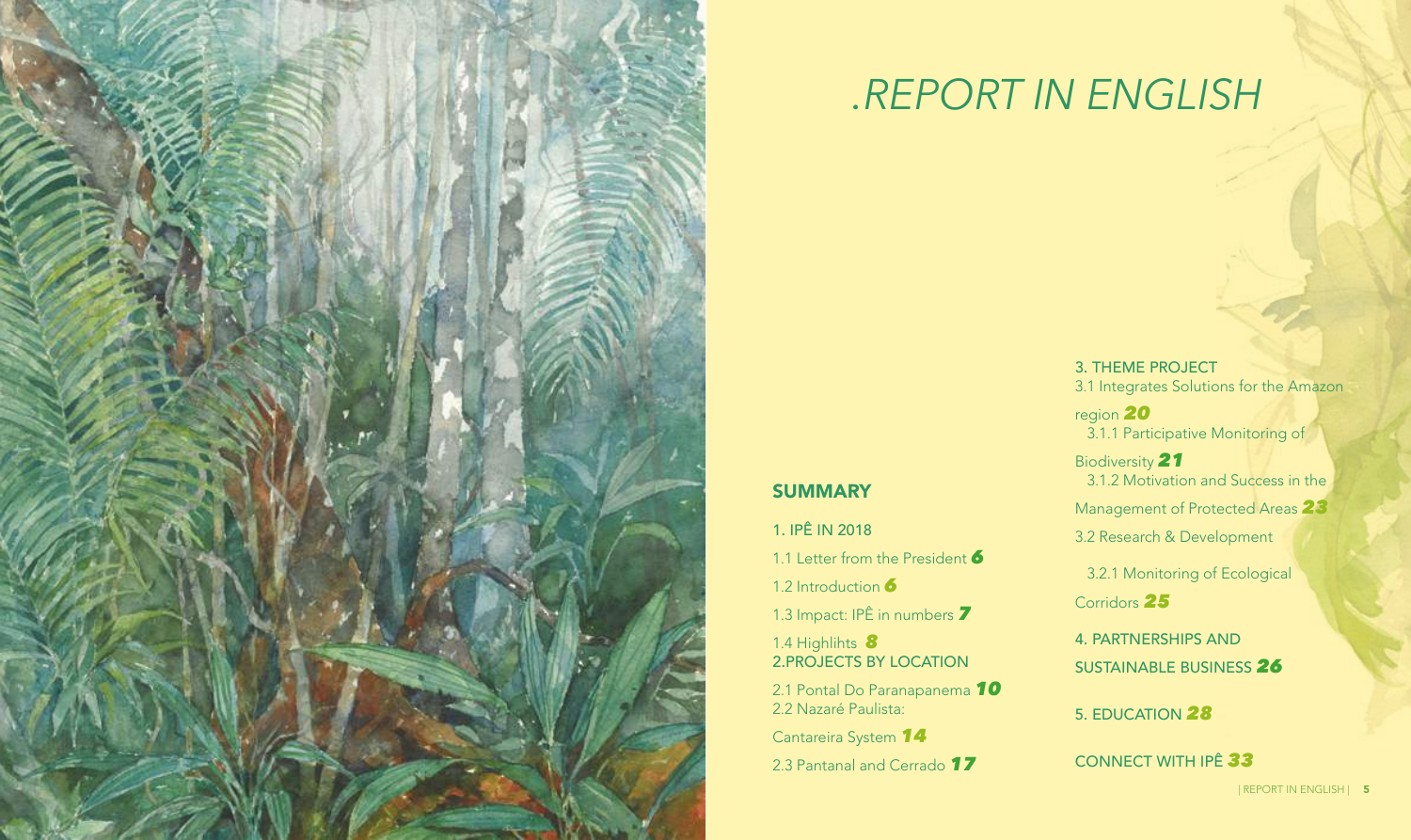I hope you will appreciate this report, will celebrate our victories with us and will learn about the challenges we still face so that we can enjoy this planet in a more balanced way, making it a place with greater harmony between all its inhabitants.

and desire to innovate, dare and to do the best they can within each context presented by life. The support network we have from partners, governmental organizations, business and the civil society is valuable for all of this to take place. The same may be said about our Board, which is becoming more and more active, and about the hundreds of people and communities that follow our work and grant us meaning for continuation. We thank each one of them.

#### 1.2 Introduction

Guide biodiversity conservation in Brazil. This objective reflects the understanding that conservation of biodiversity has the same level of importance as other themes that are already broadly known to society, including economics, health and education.

A project that began over 30 years ago to save a primate species from extinction has triggered a set of actions and the establishment of a multidisciplinary team that was highly engaged in sustainability and conservation of socio-environmental resources. This is the IPÊ team, which currently operates in several regions in Brazil, developing and disseminating innovative models for conservation of biodiversity, as announced in our mission. The following pages of this report describe our main activities and the main results in 2018. To better understand the strategies that support these activities, we can start with the following question: *"What transformations do we want to generate through our actions?"* In a recent effort by our team to answer this question, eight strategic objectives arose:

Influence public conservation policies. For such, we seek dialogue, communication and articulation with decision-makers, so that they may make use

## 1. IPÊ IN 2018

#### 1.1 Letter from the President

Life is always in constant movement, often seeming faster at some moments and slower at others. Things are no different for IPÊ. We lived a challenging 2018, but, above all, it was a promising year and provided much acceleration in certain areas that give us a strong sense of purpose once accomplished.

We graduated nine new Master's from ESCAS/IPÊ, and now they are taking this knowledge and applying it to their areas of work, both in Brazil and throughout Latin America. There are currently over 110 Master's spreading our seeds. In the Amazon, we implemented integrated programs for conservation in partnership with local communities, joining traditional and scientific knowledge in protected areas. That means that we are helping protect some 35 million hectares, 350,000 square kilometers, which is equal to the area of some European countries.

In 2018, we continued celebrating important results for conservation of the black lion tamarin, the tapir and the Giant Armadillo, despite the continued pressure on their natural habitats and lives. The largest Atlantic Forest reforestation corridor continues growing and generating good results for many species, including humans. Finally, we ended the year with approval of a great program to benefit indigenous reservations and other protected areas in the Amazon: LIRA - Legado Integrado da Região Amazônica (Integrated Legacy of the Amazon Region).

Did we face challenges? Many! But when you have a clear plan of where you want to get, hardships shrink or become learning opportunities to improve what you do. That is why the difficulties we face are seen as valuable lessons that, when accompanied by reflection throughout the execution processes, bring maturity and the desire to dare or to do better. Overcoming each of the challenges is only possible due to the quality of the IPÊ team, which works with passion

of knowledge and information generated through our activities.

Black lion tamarin listed as vulnerable in the IUCN list. We have followed this objective since the birth of our organization. When we reach it, it will mean that the species that is a symbol of the State of São Paulo and of the biodiversity associated to it has received due attention in terms of scientific research, management, education, community involvement, planning and public policy actions, to the extent that the IUCN and researchers recognize that its level of threats has improved.

Consolidating Protected Areas. Currently, an expressive number of Protected Areas are far from playing their part in conservation of biodiversity and its associated resources, be it due to management challenges or to the lack of integration with other players and landscape elements.

Infect all sectors with the principles of sustainability and conservation. An objective that is part of all IPÊ initiatives. We still have some projects and environmental education programs that are designed exclusively for this purpose.

Promote sustainable landscapes. This is evident in the several ways we seek intervention in landscapes, like the restoration of forestry, the establishment of corridors, management of mosaics, and protected areas, among others.

Have transformation agents throughout Brazil. For this purpose, ESCAS, our school, has been playing a prominent part, with its several forms of training and knowledge multiplication in the areas of environmental conservation and sustainability.

Conserving biodiversity is our broadest strategic objective, and the one that contemplates all those mentioned above.

None of the strategic objectives mentioned may be reached by activities that are exclusive to our organization. An integrated effort

is necessary, and it must involve the civil society, governments and the private sector. The objectives cannot be reached unless all these sectors participate. We hope that this report not only informs about the accomplishments of this organization, but also helps readers and the society to recognize that there are civil society organizations that work seriously, competently, representatively, and are capable of demonstrating the results reached and showing how resources are used for a socio-environmental agenda for Brazil and the planet. At the end of the report, you will also find the balance sheets and financial statements reviewed and approved by an independent auditor.

I wish you a good read!

#### 1.3 Impact: IPÊ in numbers

#### 2018,

IPÊ WORK DIRECTLY REACHED 14,695 PEOPLE, BENEFITING THEM IN SEVERAL MANNERS, LIKE TRAINING, RURAL TECHNICAL ASSISTANCE, ACTIVITIES FOR INCOME GENERATION AND ENVIRONMENTAL EDUCATION. THESE ACTIVITIES JOIN SOCIETY AND ENVIRONMENTAL INTERESTS, COLLABORATING TO EXPAND THE POTENTIAL OF CONSERVATION OF BRAZILIAN BIODIVERSITY.

#### ACTIVITY...NUMBER OF PEOPLE BENEFITED

RURAL

| $\cdots$                 |
|--------------------------|
| TECHNICAL ASSISTANCE 421 |
|                          |
|                          |
| <b>SUSTAINABLE</b>       |
| <b>ALTERNATIVES</b>      |
|                          |
|                          |
|                          |
| <b>INTFGRATED</b>        |
|                          |
| <b>SOLUTIONS</b>         |
| FOR CONSERVATION         |
| OF PROTECTED AREAS       |
|                          |
| IN THE AMAZON 1,989      |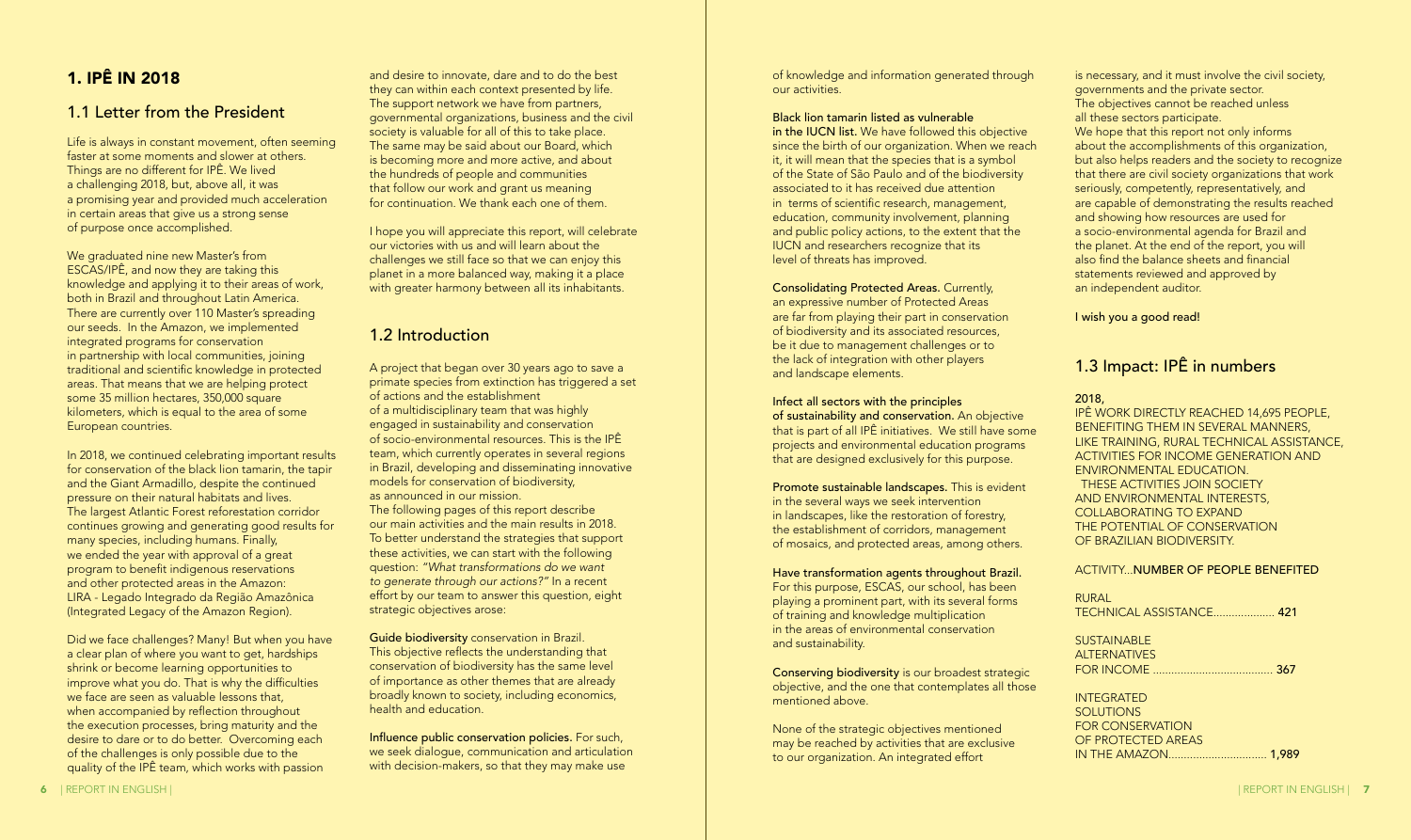| <b>TRAINING</b>                 |  |
|---------------------------------|--|
| AND EDUCATION                   |  |
| <b>FOR SUSTAINABILITY 2,586</b> |  |

ENVIRONMENTAL EDUCATION......................................11,488

#### 1.4 Highlights

Environment Ministry and IPÊ update map of priority areas in the Atlantic Forest The second Update of Priority Areas in the Atlantic Forest, which began in November 2017, and ended in 2018, was coordinated by the Ecosystem Conservation Department (DECO) at the Environment Ministry's Biodiversity Secretariat. The performance of all phases of the project was led by the IPÊ team.

The process or creation of this new priority-area map for conservation of the biome was performed in a participative manner. The civil society, universities, research centers, government representatives, companies and citizens were able to participate in at least one of the five phases of this great study: Public Inquiry to evaluate the latest update of Priority Areas; Definition of goals and targets for conservation; Definition of the cost surface; Definition of the opportunity surface; and Definition of priority areas and activities for conservation, sustainable use and sharing of benefits of the biodiversity of the Atlantic Forest.

The selection of priority areas for conservation is a public policy instrument to support objective and participative decision making in the planning and implementation of activities for conservation of Brazilian biodiversity, like the creation of Protected Areas, licensing, inspection and the fostering of sustainable use.

The work for creation of the new map was developed in the scope of the Biodiversity and Climate Change Program for the Atlantic Forest, coordinated by the Environment Ministry in the context of Brazil-Germany Cooperation for Sustainable Development, part of the International Climate Initiative (IKI) of the German Federal

### IPÊ to expand work in the Amazon with the LIRA project in 2019

Ministry for Environment, Protection of Nature and Nuclear Safety (BMU). The project also counts on the technical support of the Deutsche Gesellscha fürInternaonale Zusammenarbeit (GIZ) GmbH and has the financial support of the German Development Bank (KfW), through the Brazilian Fund for Biodiversity (Funbio).

#### Specialists plot National Action Plan for primate conservation in the Atlantic Forest

Brazil is the country with the greatest primate diversity in the world, concentrating 20% of all existing species. In the Atlantic Forest alone, there are approximately 24 species, including all the lion tamarins *(Leontopithecus)* and muriquis *(Brachyteles)*. However, 70% of this wealth is under threat, contributing to make the Atlantic Forest one of the main global priorities for primate conservation.

In 2018, 45 specialists, among them environmental managers, researchers and conservationists, representing 33 institutions in Brazil and abroad (including IPÊ), met to elaborate the National Action Plan (PAN) for Conservation of Primates and the Maned Sloth in the Atlantic Forest. The PAN targets 13 primates and the maned sloth, in the Atlantic Forest, as they are threatened with extinction. Of these, the most threatened are primates classified as "critically endangered": the northern muriqui *(Brachyteles hypoxanthus)* and the brown howler *(Alouatta guariba guariba)*. There are also eight species considered "endangered", among them the black lion tamarin *(Leontopithecus chrysopygus)*, a species broadly studied by the IPÊ. The objective of the plan is to increase the habitat and reduce the decline of these populations over the next five years.

In 2019, IPÊ is scheduled to start the LIRA project - Integrated Legacy of the Amazon Region, approved in 2018, by the Brazilian Development Bank (BNDES), with R\$ 45 million from the Amazon Fund. The resources will be turned to the management of the initiative and to the public call for projects to promote work for the strengthening and consolidation of management of 83 protected areas in the Legal Amazon, which also develop sustainable alternatives for production for the populations of these territories. The proposal is directly related to IPÊ activities in the biome, which aims to conserve biodiversity, promoting sustainable landscapes, supporting the consolidation of protected areas and involving several socio-economic segments to operate in conjunction.

LIRA will select and support up to 12 projects in an area of around 80 million hectares, comprising 41 Native Indian Land Areas, 20 Federal Protected Areas and 22 State Protected Areas. This area includes six regional blocks (Xingu, Calha Norte, Higher Rio Negro, Lower Rio Negro, Madeira and Rondônia/Purus), and it is possible for selection of up to two blocks, to receive between R\$ 1.5 million and R\$ 6 million to implement activities that may help consolidate protected areas. With the project, IPÊ and partners should also promote courses, technical visits and exchanges for integration and diffusion of knowledge, as well as elaboration of a "Socio-environmental Promotion Plan" (PPS) for each one of the six blocks. For execution, LIRA should also count on the support of R\$ 16.35 million from the Gordon and Betty Moore Foundation.

#### IPÊ and partners participated in the IX Brazilian Protected Area Congress with the "Amazon Space"

Knowing, understanding and representing the Amazon is an enormous challenge. To discuss this

biome that is so multicultural and diverse, IPÊ and several scientific and environmental NGOs that operate in this region created the "Amazon Space: forests and communities", during the ninth edition of the Brazilian Protected Area Congress (CBUC). The space directly attracted over 500 people throughout the event, in Florianópolis (SC), Brazil.

Partner NGOs (Funbio, FVA, IDESAM, IDSM, IEB, Imazon, Imaflora, IPAM, ISA, Kanindé, WCS Brasil , WHRC and WWF Brasil) are part of the so-called Andes-Amazon Initiative, released in 2003 by the Gordon and Betty Moore Foundation.

#### International partnership trained 40 residents in rural areas

A partnership between the ESCAS - Faculty for Environmental Conservation and Sustainability, the Semeando Água (Sowing Water) project and the ELTI - Environmental Leadership & Training Initiative, of Yale University's School for Forestry and Environmental Studies (USA), promoted two field studies (each lasting a week) with 40 residents in rural areas in the state of São Paulo.

The first, for rural settlements in the Pontal do Paranapanema, in the far west of São Paulo state, presented the principles of agroecology and ecological restoration in a practical way, through Agroforestry Systems (SAFs), Silvopastoral systems and forestry restauration principles. The second, in the cities of Piracaia, Nazaré Paulista and Joanópolis (São Paulo), in the Cantareira System watershed. There, the participants had access to lessons on Ecological Restoration in Silvopastoral Systems.

Engaged in the protection of tropical forests through initiatives for conservation and restoration, the ELTI program (created with the support of ARCADIA fund) seeks to support viable projects by people and organization with proposals to recover landscapes that have already become degraded by human actions, as is the case with the Atlantic Forest, one of the most threatened biomes in the world.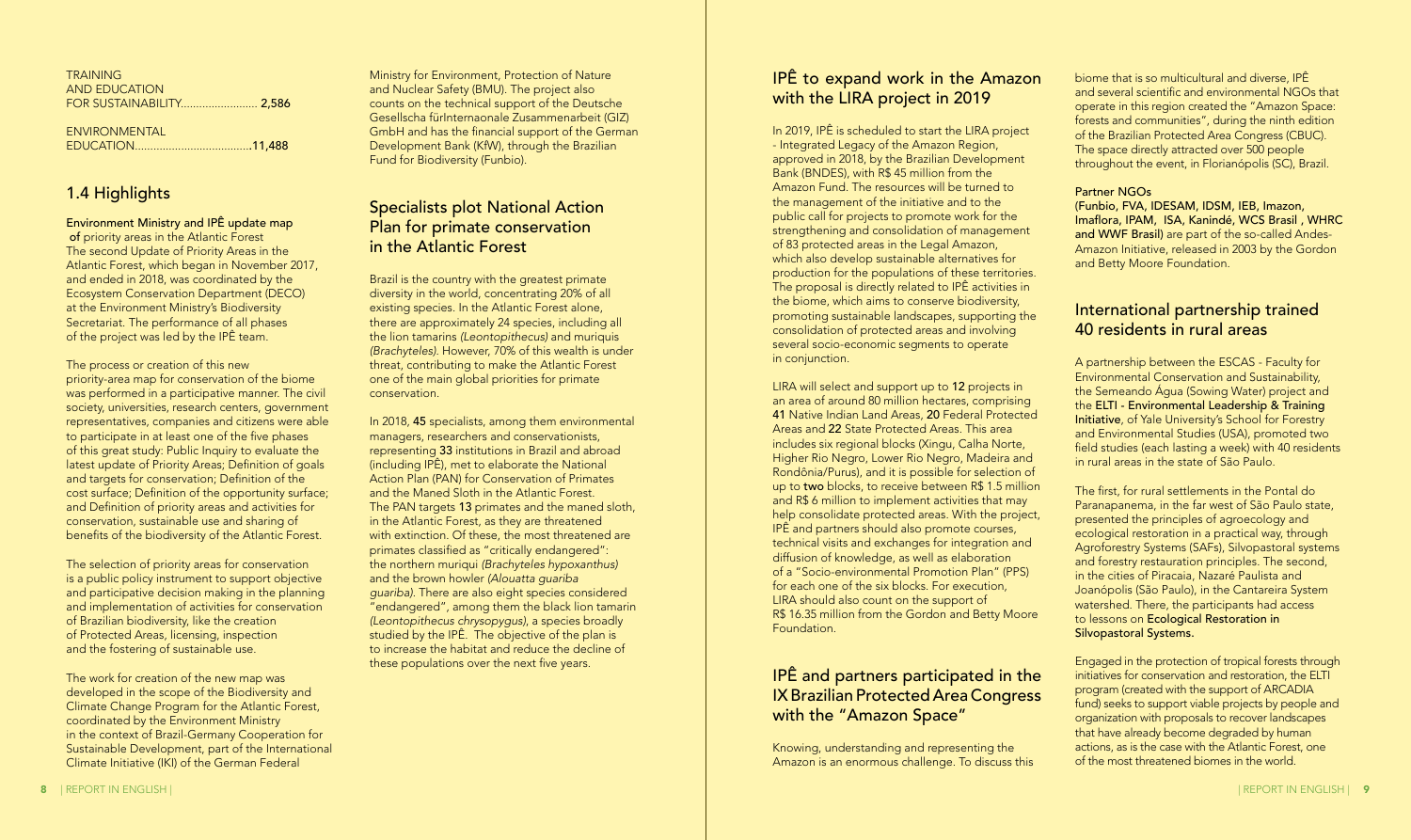#### **ARTICLES PUBLISHED**

Dams in the Andes seriously threaten water biodiversity in the Amazon http://advances.sciencemag.org/content/4/1/ eaao1642

#### Research indicates "limited access" as a new perspective for conservation https://onlinelibrary.wiley.com/doi/10.1111/

https://www.researchgate.net/institution/ Instituto de Pesquisas Ecologicas

conl.12616

https://www.pnas.org/content/115/51/12859

Protection of biodiversity must consider the quality and not just the quantity of areas to be preserved http://advances.sciencemag.org/content/4/8/ eaat2616

#### IPÊ in Research Gate

#### AWARDS

#### Florida University awards IPÊ president with Lifetime Achievement Award

Suzana Padua, IPÊ president, was awarded the 2018 Lifetime Achievement Award by the Council of Former Students of the Latin America Study (LAS) Center of the University of Florida (UF). The award recognizes former students at the university whose accomplishments over time had a significant regional, state or national impact.

Having completed a master's degree at the University of Florida (UF), in 1991, focused on environmental education and, later, a doctorate at the University of Brasília, in 2004, Suzana has published over 50 articles and has counselled over 30 master's students throughout her career, up to the moment. Due to actions that influence the socio-environmental transformation and the life of many students, professionals and members of the rural community, especially women, she was recognized with 17 national and international awards. Her work, alongside her husband, Claudio Padua, developing pioneering post-graduate programs at ESCAS, was inspired by the UF.

*"The Center for Latin American Studies and*  TCD greatly influenced us. When we were *setting up the short-term course curriculum at IPÊ, the Master's and even the MBA, we used our UF interdisciplinary experience as the basis*  for what we wanted to offer. This is how social *and environmental themes become inseparable, granting life a greater meaning and value,"* said Suzana.

#### Protection of wildlife

In September 2018, Patrícia Medici, through the National Initiative for Conservation of the Lowland Tapir (LTCI) received the William G. Conway International Conservation Significant Achievement Award, granted by AZA, delivered at the Yearly Conference of the American Zoological and Aquarium Association (Association of Zoos and Aquariums). The award highlights important projects for conservation and protection of wildlife around the world and is a coalition of five North American zoos that have been supporting the project for decades - Columbus, Disney, Houston, Jacksonville and Nashville.

## 2. PROJECTS BY LOCATION 2.1 Pontal Do Paranapanema

Biome: Atlantic Forest No. of people benefited: 1,910 Challenge: Develop systems and methodology for management of landscapes, balancing

socio-economic gains with the maintenance of ecosystem services and conservation of threatened species.

Main accomplishments: Plantation of the largest reforestation corridor in Brazil, with 1.2 million hectares and 20 kilometers in length, linking the main local Protected Areas and assisting in the transit and survival of species. Protection of the black lion tamarin with research and generation of information for the creation of public policies. Contribution to the improvement in classification in the red list (IUCN), going from critically endangered to endangered. Sustainable Businesses benefitting more than 200 people based on Agroforestry System practices. The institute has consolidated environmental education alongside the community and the department of education, causing the theme to become part of the city's curriculum.

#### Environmental Education: activities involved over 1,500 students and 70 teachers in the public network in Pontal do Paranapanema

Environmental Education Program "A Good Pontal For All" develops strategies to take environmental information to a greater and greater number of people in a priority region for conservation of the Atlantic Forest, in Pontal do Paranapanema.

With support from Disney Conservation Fund for the Black Lion Tamarin Conservation Program in 2018, the IPÊ team took environmental information to over 1,500 students in the cities of Teodoro Sampaio, Euclides da Cunha Paulista, Marabá, Presidente Epitácio, Primavera and Rosana, located close to fragments in the Black Lion Tamarin Ecological Station, one of the most important Protected Areas in the interior of the state of São Paulo.

One of the activities most awaited by the students this year was the Trilha do Morro hike, in Morro do Diabo State Park, with over 100 secondary school students from João Pinheiro Correia State School,

in the city of Rosana (SP). *"IPÊ brought the hilly region into our school with music, workshops and*  several activities. But it also resulted in something *that many students didn't even dream they could*  do one day, hike in a State Park. Few students *knew the wealth we had here,"* said director Vera Lucia Corghe.

Throughout the year, IPÊ also promoted training with public school teachers on how to apply socioenvironmental content in the classroom and bring the students closer to the local biodiversity. Vera was one of the 70 teaching managers in the region who participated in these courses.

#### Two thousand trees planted

In 2018, IPÊ promoted the plantation of 2000 trees in the Atlantic Forest in Black Lion Tamarin Ecological Reservation (ESEC), located in the cities of Teodoro Sampaio and Euclides da Cunha Paulista (SP). Reforestation in the ecological park is part of a project for climate change called Climate Crowd. In 2017, IPÊ promoted a study in the region, interviewing 33 residents and workers in the rural area about their perception on the climate. In the research, interviewees associated climate change to the last two decades of their lives, considering the changes identified in nature, like the lack of seasons, the disappearance and the mortality of species and the progression of pests. Based on this diagnosis, some local strategies for mitigation and adaptation to climate change were plotted, including the plantation of trees. The event had the support of Chico Mendes Biodiversity Conservation Institute (ICMBio) and the international WWF.

#### BLACK LION TAMARIN (Leontopithecus chrysopygus)

The oldest IPÊ conservation project, the Program for Conservation of the Black Lion Tamarin, has as its long-term objective guaranteeing at least two viable and self-sufficient populations of the species in their entire area of occurrence, living in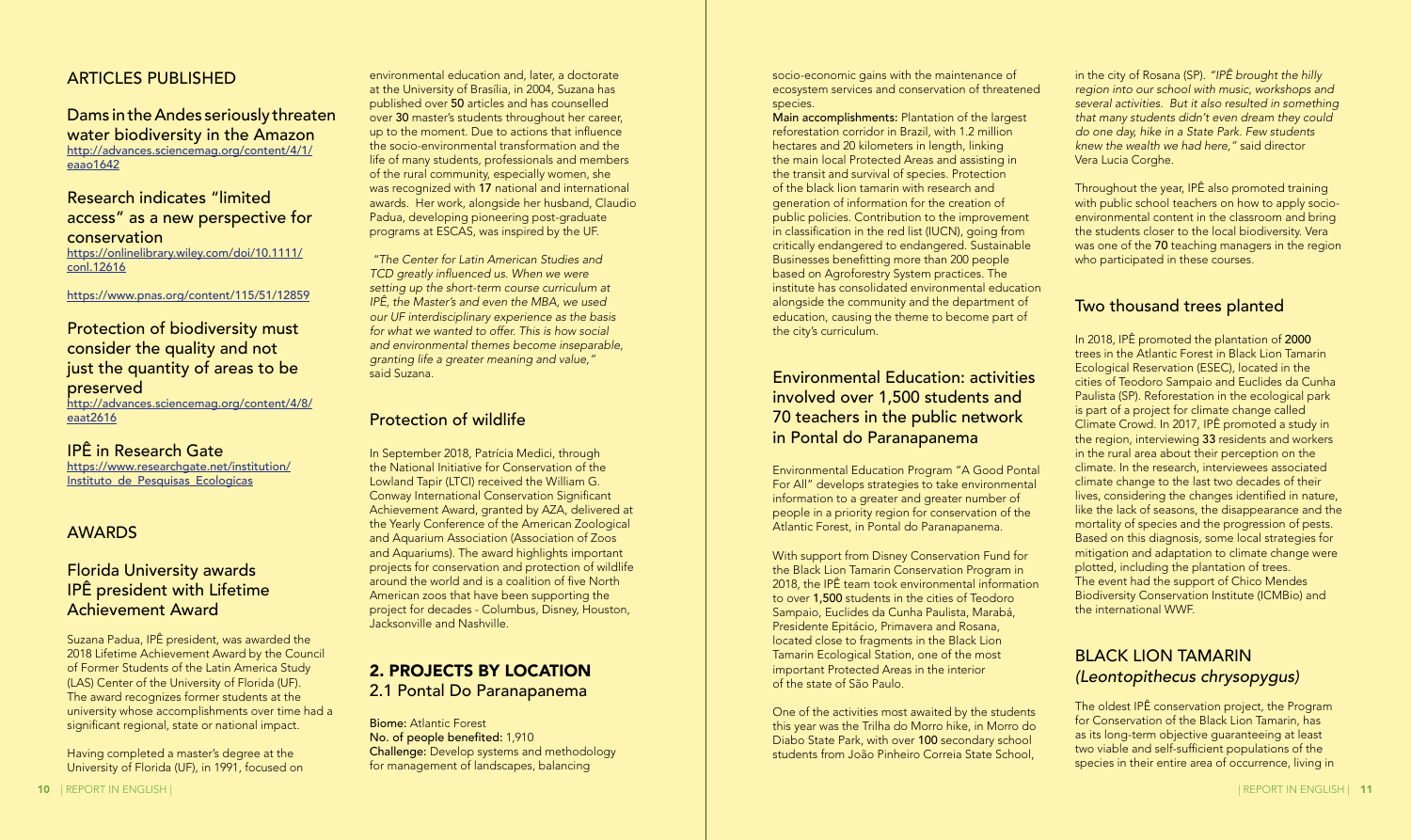a broader, more protected and connected habitat. There are many strategies for this to happen, One of the most relevant ones is the scientific research project. Over the years, IPÊ has developed a series of innovative studies and experiments to help understand the behavior of the species and map the routes for conservation. One of them was the use of GPS radio-collars, used for the first time in Brazil in animals of this size.

Another innovative action has been taking place since 2017, with the installation of nest boxes for the tamarins. Despite research in the area of the corridor already showing that there is feeding available for tamarins, including fruit and insects, the forest does not yet have an essential component for the survival of the species, hollows in trees, used by the animals as housing and bedding. As trees don't offer hollows, as they were planted recently, wooden boxes perform this activity and help monitor the behavior of the species. In 2018, 12 artificial hollows (wooden boxes) were set up, installed in the area of life of both groups of tamarins for efficiency testing. In all, there are currently 17.

To define the shape of the hollows, different box design tests were made with animals in captivity and, in nature, a study was performed to evaluate the hollows chosen for sleeping by the tamarins, considering the effects of predators, temperature regulation, distribution of resources and the need for species to defend their territory. The monitoring of the use of this tool is continuous and performed with camera traps installed in front of each hollow.

The project resulted in over 200 records of animals coming close to or using the artificial hollows. At least 12 species (3 birds, 5 marsupials, 2 rodents and 2 primates) used the wooden boxes and 20 of these records showed tamarin exploration or entry into the boxes. This preliminary analysis of the use of boxes for tamarins in Santa Maria fragment was presented at the 27th International Primatological Society Congresses in Nairobi (Kenya), in August.

The work with artificial hollows is performed in partnership with the Durrell Wildlife Conservation Fund and the UNESP Primatology Laboratory (LaP), at UNESP Rio Claro (SP), and has the support of the Disney Conservation Fund and The Sustainable Lush Fund.

#### **Training**

Throughout the year, the researchers also continued monitoring three groups of tamarins: one in the Santa Maria fragment and two in the Morro do Diabo State Park. Two groups had figures collected for research in the area of life and dormitory selection and one group for studies on seed dispersal. The figures on selection of dormitories by the two groups of tamarins were analyzed in partnership with professor Mark Boyce, of the University of Alberta (Canada), and a manuscript is being finalized for publication.

So as to multiply knowledge on the species, the project also trained two students in the Primatology Laboratory of the São Paulo State University (UNESP Rio Claro). Laurence Culot, professor and counselor of UNESP students, said that the field work is fundamental for the education of biologists or ecologists and that the partnership between academia and the third sector, as is the case with IPÊ and UNESP, is a win-win, as they are different yet complementary. *"In academia, many students and researchers are prepared to become involved in projects, collecting and analyzing*  figures. There is incredible potential. Often, the *problem is that not only professors, but also researchers and students, have little contact with*  more applied projects. On working with the third sector, this desire may come true and benefit both sides. Furthermore, for research, money is needed. *Collaboration between sectors permits access*  to more diverse financing sources. Some aid is *exclusively for academia, while other aid can*  only be granted to NGOs," he finished off.

#### Atlantic Forest Corridor

The fruit of over 20 years' of IPÊ work, the Atlantic Forest Corridor, located in Pontal do Paranapanema is the largest ever reforestation project in Brazil. It currently includes over 2.7 million trees in a 20-kilometere stretch, connecting the two main Atlantic Forest Conservation Units in the interior: Morro do Diabo State Park and Black Lion Tamarin Ecological Station. The connection of the two areas helps in conservation of local biodiversity and of species that are threatened with extinction, like the black lion tamarin and the jaguar. The initiative answers to the challenge of forestry fragmentation, which is the result of occupation of the Pontal do Paranapanema with no criteria, and the consequence is that it now covers only 1.85% of its original area. In 2019, expansion of the North corridor is forecasted.

Apart from the restructuring component, the corridor includes a social front. Since it was established, the IPÊ has sought integration with the community, to bring socio-economic benefits. *"The dynamics of occupation have resulted in a regional landscape in which several water courses and forestry fragments are being surrounded and pressured by rural settlements, with small*  and large properties. All this occupation, if not *done with agro-environmental concerns, puts the*  remaining soil, waters and forests at risk. That *is why it is necessary to establish sustainable rural development based on agroecology, fostering the generation of income to support environmental conservation, as is the case in the community nurseries,"* said Laury Cullen Jr, project coordinator.

The community nurseries aim at socio-economic and environmental development of family farmers who live in land reform settlements in the region. The idea is to support the diversification of agricultural activities that are traditionally developed by local farmers, through production and trade of native and exotic saplings, aiming at reforestation while developing environmental education work and technical training with the farmers. In 2018, eight community nurseries installed in different settlements in the region produced some 800,000 saplings and directly benefited 40 people.

#### Agroforestry Systems: shade, forest and food

With the AFSs, IPÊ bets on the great potential of development and strengthening sustainable family farming, with the implementation of a functional and ecologically productive system that is viable for small-scale farmers. The proposal is to cultivate long-term and varied annual crops, like fruit, among trees that are native to the Atlantic Forest.

The diversity in cultivation brings health and ecological benefits, promotes the recovery of the soil and productive diversification, and collaborates with the generation of income for producers. More than that, it generates benefits to biodiversity, as areas with these systems serve as stepping stones, facilitating transit of the fauna and vegetable dispersion among forestry fragments and helping in reconnection of the biome.

Francisco de Assis Bella da Silva is one of the settlers benefited by the project. He has been living in the region for 20 years, translating with enchantment the function of the stepping stones on his property, in Euclides da Cunha Paulista (São Paulo). "In the beginning, there was nothing here. *My relatives once came to visit me and there were*  no trees to sit under. Today I have no idea of how many trees I have. My trees are already generating fruit for the animals, and water has also come. We *already have nine-banded armadillos that come*  from the swamp up to the heights here. All sorts of birds come here for the trees on my land. To *me, it is a great joy to have reforested all of this, as it is beautiful to hear the animals singing in the*  early morning. The animals have nowhere to stay, because of the city. I want to take greater and *greater care of this,"* he says.

Francisco is one of the 51 farmers who have been participating in the AFS expansion phase since 2015, when IPÊ invested in the implementation of fruits and leguminous plants for the enriching of the properties. Each farmer reserved one hectare of his land to test out the novelty.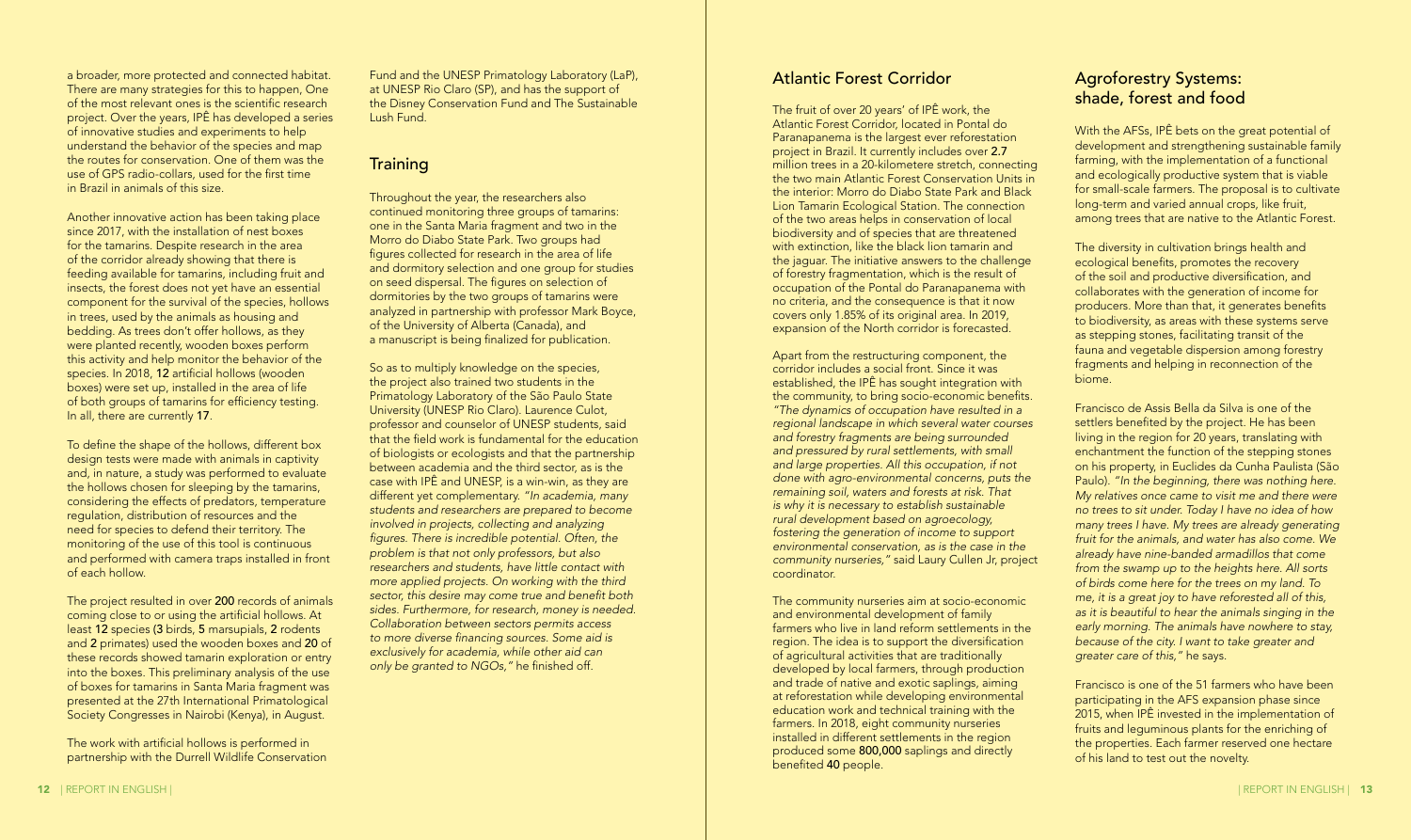In 2018, after the phases of training and implementation, IPÊ continued with the technical assistance work and rural extension for the participants.

The Agroforestry Systems are generating shortterm economic gains that are directly related to the sale of agricultural products. In the medium and long term, economic gains may be observed with the ecosystem services like pollination, pest and disease control, as well as soil improvement, making the productive system more balanced over time. The potential for sale of products is great, but the challenge is making it possible for producer families to transfer their produce at a fair price. Their produce not only contributes to nature, but it is also produced free of pesticides. Another challenge is the attraction of youths to boost local businesses in the countryside.

Valdomiro de Castro das Mercês, from the Ribeirão Bonito settlement, shares the work on the AFS property with his daughter. There, he cultivates coffee, bananas, oranges, maize, cassava, beans and soursop. Miro has been living at the settlement for 36 years and planted his first Coffee and Forest saplings ten years ago. Delighted with the process, he sees advantages in the savings brought to him and his family by the AFS. *"I*  agreed because the project brings significant advantages to me. I only had to invest in labor - *IPÊ was responsible for everything from the soil*  treatment to the saplings. After 20 years, I have had excellent results. We grow all sorts of things. I don't buy coffee, maize or bananas anymore. *Whatever we produce here is used here, and I*  don't spend money buying it at the market. I don't spend my own money. And I share the surplus with *my neighbors,"* he explains.

#### Videos

To increase knowledge about this production model, IPÊ has a series of video lessons on its YouTube channel about how to implement AFSs. The lessons have already been viewed 27,000 times. www.ipe.org.br/saf

#### 2.2 Nazaré Paulista: Cantareira System

Biome: Atlantic Forest Region: Southeast of the State of São Paulo and Minas Gerais.

No. of people benefited: 1,093

Challenge: Conserving the ecosystem services of this priority region for protection of the Atlantic Forest, with expansion of scientific research and involvement of the community. The actions propose new models for use of soil, cultivation practices and environmental education, favoring the water resources and remaining forests in the region.

Main Accomplishments: Cultivation of over 300,000 native trees in the Atlantic Forest in watershed areas. Greater and more detailed mapping of the socio-environmental situation of the Cantareira System, whose data serves to establish strategies for protection of water resources. Promotion of Environmental Education in 100% of the state schools in Nazaré Paulista and in eight cities in the Cantareira System.

#### Semeando Água (Sowing Water) involves communities and framers in favor of the Cantareira System

Rural extension is among IPÊ's most important expertise, and it believes in education as a basis for socio-environmental transformation for sustainability. In the region of the Cantareira System, training courses turned to farmers play a central part in conservation of the soil and of water. In 2018, two courses benefitted 35 people.

Sponsored by Petrobras, through the Petrobras Socio-Environmental Program, "Sowing Water" focuses on recovery of ecosystem services with the adequate management of pasture and conservation and restoration of forests on springs and rivers in an area that is a priority for the Atlantic Forest, the region of the Cantareira Supply System. It is a significant challenge, as this area, which produces and conserves the water that supplies 7.6 million people, as well as serving industry and agricultural production, does not have sufficient environmental balance to guarantee water safety. Over half the Permanent Preservation Areas (PPAs) for water - forests and riparian forests which, by law, should be untouched on the banks of rivers, springs and at the tops of hills - no longer

exist. The deficit is 35 million trees in the areas of influence for the Cantareira System.

To overcome this problem, IPÊ has been betting on methodologies that involve rural training, environmental education and communication, in eight cities in the Cantareira System: Mairiporã, Nazaré Paulista, Joanópolis, Piracaia, Bragança Paulista, in the state of São Paulo, and Extrema, Itapeva and Camanducaia, in the state of Minas Gerais.

In the first edition of the project (2013 - 2015), 15 hectares, with 10 low-cost models for forestry restauration, and 34.8 hectares of management of ecological grazing grounds were implemented, and training was performed for generation of awareness regarding water conservation. In the second edition, the project stimulates the use of ecological pasture management among farmers, performs forestry restructuring in watershed PPAs, and develops environmental education and technical training.

#### Meeting of leaders results in engagement letter and action plan for the Cantareira System

Among the activities for social mobilization in the project, 2018 was marked by a great initiative: the I Meeting for Water Safety in Cantareira System. The event represented a key moment in the project, with strengthening of articulation between farmers, researchers, representatives of the private initiative and of the government. For a day, the participants debated the following themes: Challenges for the Cantareira System, Measures implemented and dearth of knowledge, and Strategies for conservation of water resources. As a result, the meeting generated a letter of intentions for the Cantareira System, considering the contribution of all those present, and also generated an action plan to influence public policies in favor of a common objective - safety of the Cantareira System.

#### Training spread sustainable practices

On disseminating sustainable practices, the project contributed to the increase in income of smallscale farmers, while expanding the conservation of water resources. Such practices are based on scientific knowledge, but reached farmers in accessible language, so that they may implement the concepts on their land. With the support of the project, 35 hectares of Pasture Management were implemented in 2018, at Santa Cruz (Joanópolis), Cravorana (Piracaia) and Serrinha (Bragança Paulista) farms, and they serve as an example for those who want to do the same at their properties.

In course *Ecological Restructuring and Silvopastoral Systems*, in partnership with Elti - *Environmental Leadership & Training Initiative*, the participants watched a series of presentations on Management of Ecological Pasture, Types of Foraging Plants, Trees, Silvopastoral Systems and Environmental Legislation and even visited the project Demonstration Units, located in Piracaia, Joanópolis and Nazaré Paulista, all in the state of São Paulo. In another course, 15 professionals, including farmers and representatives of the Environment Secretariat of Mairiporã and of the Rural Development Council, participated in lessons about Agroecology and Sustainable Production in the Cantareira System, with Karin Hanzi, of the Dalva Epicenter.

#### Expanded Access

In 2018, the IPÊ training activities on sustainable production and water resources had their reach increased with the start of video-lessons. Learn about it all at: http://bit.ly/SemeandoAguaVideoaulas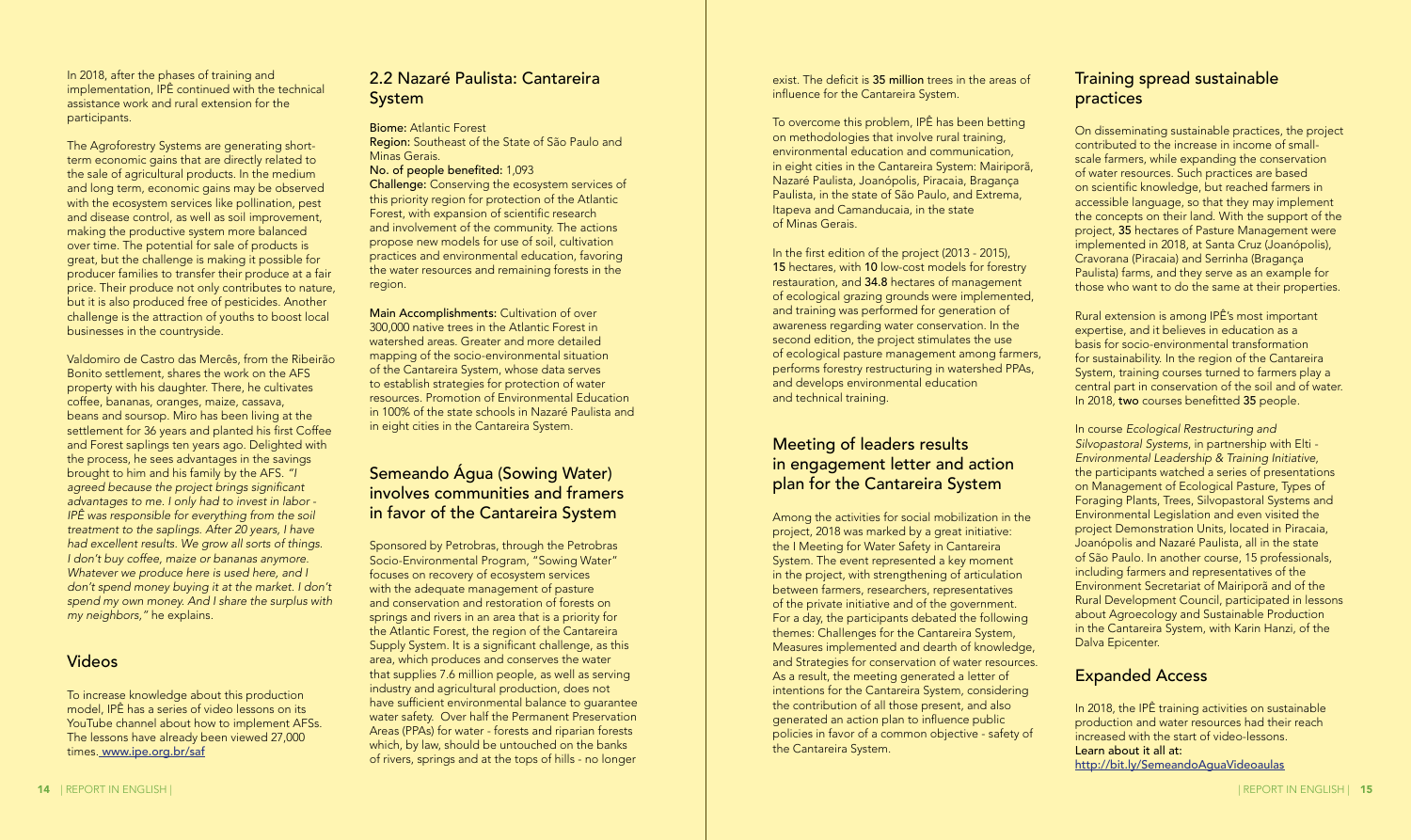#### Forestry restoration is another form of fighting lack of water

Sowing Water also bets on reforestation of watershed Permanent Preservation Areas (PPAs) located at springs, tops of hills and banks of rivers and dams. In 2018, 15 hectares were restored with the plantation of 25,000 saplings and there was also maintenance of 10.39 hectares.

#### Environmental education and communication actions take water and sustainable production knowledge to the society

With Environmental Education and information campaigns, the Sowing Water project has attracted the population's attention to effective participation in the fight to water scarcity. Be it participating in events related to agriculture and livestock farming in the cities involved in the project, be it through informative and educational material or events for distribution of saplings, the central idea is to take information to the largest possible number of people and for them to be able to reflect about water resources. In 2018, the project was present in 14 events, working on the distribution of 920 native saplings as a form for sensitization.

#### New forms of production for conservation of water in the World Forum

Apart from the presence of the booth at the main initiative for discussion of the water situation in the world, the Sowing Water team also participated in the Arena Petrobras program, sponsored by the oil company, during the 8th World Water Forum, in Brasília.

#### IPÊ School Nursery: reforestation and education

The IPÊ School Nursery has a story of over 15 years in the city of Nazaré Paulista. In an area granted by the city hall, it produces saplings of native species for reforestation. The nursery is also an important area for the region, as it provides a means of contact with socio-environmental matters and restoration, which is very important, as the city is strategic to the Atlantic Forest and to the water resources of the Cantareira System. In 2018 alone, 40,000 saplings, of 30 species, were produced, with 1680 saplings being distributed to the community. With sales at the nursery and at events, 10,987 plants were sold and R\$ 23,015 were raised. These funds were reinvested in the project community.

#### Project renews collection with embroiderers in Nazaré Paulista

Project Costurando o Futuro (Sewing for the Future) has been taking place since 2002 and is one of the proposals to minimize the pressure exerted on natural resources in the Nazaré Paulista region, expand the knowledge those participating have of the local environmental reality and disclose information about Brazilian biodiversity.

In 2018, 12 capture expeditions took place, including three in the Pantanal - with the capture of 12 new individuals and 20 recaptures (tapir that had already been monitored before) - and nine in the Cerrado, with four recaptures using darts for recovery of the collars. During the expeditions, the researchers map the spatial ecology, intraspecific iterations and the dispersion of animals, using tools like GPS collars. At these occasions, an analysis of the health and genetics of the tapirs also takes place. The news this year was the start of analysis of the age of the tapirs sampled over the years of study, through their dental records.

The initiative creates an alternative for generation of income with a low environmental impact for a group of women in the rural area. Over the years, a series of training programs have been developed for the members, from knowledge regarding embroidery and sewing to pricing, sales techniques and participation in events. Apart from contributing to the complementation of family income for those women, the handicraft shows the biodiversity of the Atlantic Forest and takes to consumers information about Brazilian nature. In 2018, with the volunteer support of designer Simone Nunes, a workshop was promoted for the creation of new items for the IPÊ collection. The products are traded at the IPÊ shop (www. lojadoipe.org.br) and at events. In 2018, the project generated R\$ 11,869.80 in extra annual

income to five families of embroiderers. In all, the project has a turnover that directly benefits 35 people.

#### 2.3 Pantanal and Cerrado

Biome: Pantanal and Cerrado Region: Mato Grosso do Sul No. of people benefited: 4,195 Challenge: Develop actions for conservation of the lowland tapir *(Tapirus terrestris)*, the giant armadillo *(Priodontes maximus)* and the giant anteater *(Myrmecophaga tridactyla)*, mainly in the Pantanal and Cerrado in Mato Grosso do Sul (MS) state. Main Accomplishments: The Lowland Tapir Conservation Initiative (LTCI) has established the world's most complete data bank with information on the lowland tapir. The giant armadillo project has new figures about the behavior of the species and the Bandeiras e Rodovias project is evaluating the threat that highways present to the giant anteater. They are all searching for information that may be applied to public policies in favor of species, reducing the impacts that threaten their survival. In 2018, they all supported the elaboration of National Plans for conservation of the species researched.

#### LOWLAND TAPIR *(Tapirus*  terrestris)

The Lowland Tapir Conservation Initiative (LTCI) is the largest study on tapirs in the world. Since 1996, the team has captured 156 tapirs, including 35 in the Atlantic Forest (captures finalized, data processed), 86 in the Pantanal (in progress, collection of data about social organization and reproduction) and 35 in the Cerrado (captures finalized, data processed). 100 tapirs were equipped with telemetry collars and monitored for long periods (25 in the Atlantic Forest, 52 in the Pantanal, and 23 in the Cerrado). The long-term work originated the largest data bank on the tapir.

The lowland tapir is the largest land mammal in South America and plays a relevant part in

conservation of the ecosystems it resides in. The LTCI currently focusses its efforts on the Pantanal and the Cerrado in Mato Grosso do Sul (MS). In the Pantanal, the research completed 10 years in 2018.

Also in the Pantanal, apart from collars, LTCI has been using a grid of 50 camera traps to study their social organization and reproduction. Since 2010, the camera traps have already recorded 18,000 pictures and videos of tapirs. The work has also helped collect figures for Population Viability Analysis (PVA), which will provide parameters for the life chart of free tapirs, for the first time in the research of these animals.

For genetic studies, samples of tissues are collected. They are then analyzed at the Animal Evolution and Genetics Laboratory of the Federal University of Amazonas (UFAM). In all, over 400 samples have already been collected, including 30 in the Atlantic Forest, 106 in the Pantanal and 370 in the Cerrado.

## Data applied to conservation

In 2018, figures in the LTCI research fed two important conservation processes in Brazil: The Red List of Brazilian Endangered Species and the National Action Plan for Endangered Ungulates (including tapirs, peccaries and deer). Patrícia Medici, whose brainchild LTCI is, coordinated both processes for creation of the list and of the plan, in partnership with the ICMBio. That was great victory, fruit of several years of efforts in research.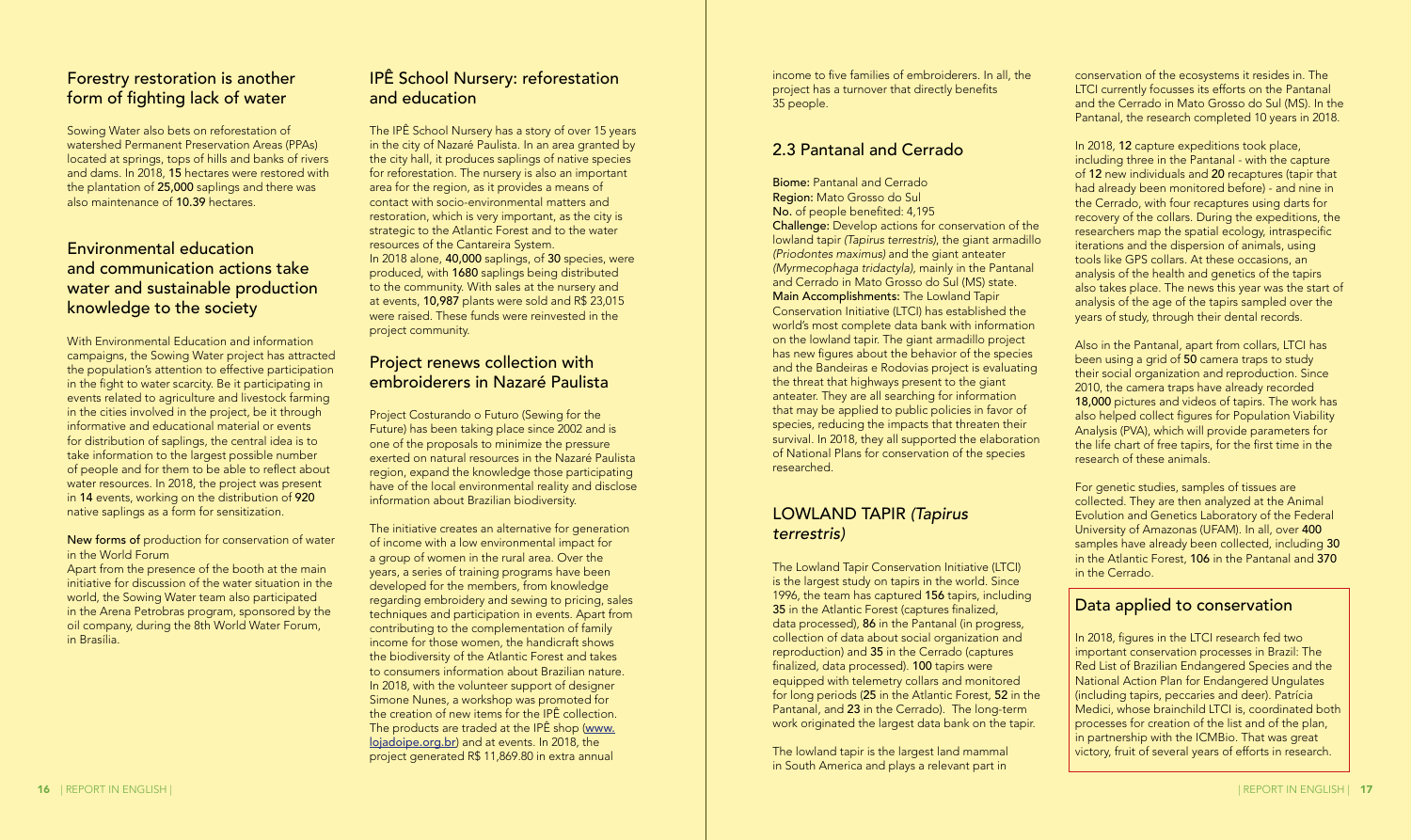In the year, LTCI finalized the data collection work in the Cerrado and worked intensely on the evaluation of this and other information raised throughout long years of work. Throughout 2019, for example, figures of a research on the conflict between humans and tapirs will be analyzed, in an attempt to understand the effect of illegal hunting and create actions for reduction of this conflict. Data in studies about roadkill on highways and the effects of pesticides, the main threats to the tapir in the biome, are already used in debates and establishment of public policies.

#### 2018: the year for evaluation of figures and actions for public policies

#### Pesticides: A sentinel species, the lowland tapir suffers in the Cerrado

An LTCI research disclosed in 2018 has revealed that tapirs are facing serious health risks in the Cerrado region in Mato Grosso do Sul. The result of the study boosted a "week of accusations" in the IPÊ and Initiative social media, with information on the risks posed by pesticides to the health of wildlife and humans. Brazil is the global leader in pesticide consumption and many chemical agents used in Brazilian crops are banned in other countries due to their risks to human health.

#### Environmental Education took information to over 1000 students

The LTCI also has an environmental education component as part of its work. In 2018, educational activities reached over 1000 students (children, adolescents and youths) in rural and urban schools, 25 farmers and 800 small-scale farmers in six land reform settlements. The activities includes presentations, distribution of educational leaflets and events. The educational curriculum created by the project, in partnership with Tapir Specialist Group SSC/IUCN was translated to Portuguese

and will be presented to the State Education Secretariat in Mato Grosso do Sul, for inclusion as part of the formal curriculum in primary schools.

The work with the tapir also reached around 2,000 undergraduate students and 300 graduate students in conservation programs, through talks and presentations at national and international universities. Furthermore, the LTCI has developed a complete Program for Veterinary Training focused on Brazilian students and professionals. In 2018, eight professionals participated. This year, the project also developed the exchange/ training professional program sponsored by the Tapir Specialist Group SSC/IUCN. In four years, this program has received 17 scholarship students from nine countries.

*"Participating in the TSG Fellowship allowed us*  to learn research protocols developed in over 20 years of LTCI work. Our experience during the field expeditions was fundamental to start our *research project on the ecology of the movement and the use of lowland tapir habitat in the*  Colombian region of Orinoquia. It also helped us *think about the importance of conducting work in a multidisciplinary manner, including the use of veterinary medicine in the development of evaluations on tapir health in the wild,"* explained Juliana Velez, a 2016 participant.

#### Scientific Tourism

In 2018, LTCI promoted talks to 45 visitors of the Baía das Pedras farm, where the Pantanal research takes place, and it also received volunteers from several zoos in the Netherlands, the United Kingdom and the United States for the Scientific Tourism program.

#### **Communications**

In Brazil, the word "anta" (tapir) is used to represent a less intelligent being. To fight this stereotype that is negative for the species, the LTCI released campaign #ANTAÉELOGIO (#TapirIsPraise) Follow it! @incab\_brasil

#### GIANT ARMADILLO (Priodontes maximus)

The Giant Armadillo project, in the Pantanal and Cerrado in Mato Grosso do Sul (MS), aims to investigate the ecology and biology of the species and to understand its working in the ecosystem to propose actions that may contribute to its conservation. It is the largest species of armadillo - reaching up to 150 cm and weighing up to 50 kilograms - and is currently classified as Vulnerable in the IUCN/SSC Red List of Threatened Species. In Brazil, the giant armadillo is present in the Amazon, the Pantanal, the Cerrado and the Atlantic Forest. For its protection, the project operates on different integrated fronts: scientific research, environmental education, training and communication.

### Scientific Research in the Pantanal and Cerrado

In 2018, one of the project's main objectives was accomplished: participation in the national red list and the creation of a National Action Plan for giant armadillos. This had been the target since the beginning of the project, in 2010. The action plan is composed of eight new objectives and 31 actions, and it should be ready for implementation in March 2019.

In the Pantanal, the work is executed at Baía das Pedras farm. There, in 2018, the target was to recapture the 7 giant armadillos that are currently under study. A total of 11 procedures were performed for GPS placement. Since 2010, 29 armadillos have been captured and monitored. Studies were also executed on the reproduction of the species, and they already show that male sexual maturity takes place between 7 and 9 years of age. This figure is relevant to understand more about the cycles of the species, as this is a rare animal that is extinct in some areas.

In the Cerrado, in 2018, six campaigns were performed in the field in the area of highway MS-040, to evaluate the density of giant armadillos

in the region. The work took place at 30 farms, in a total of 69 landscapes, with 180 camera traps and a total effort of approximately 5,400 days of sampling through cameras. The study resulted in 23 records (38%) in the 60 areas sampled, close to the highway.

At Cisalpina Reservation, another study area in the Cerrado, the field work to monitor the armadillo population continued. There, the giant armadillo has become a symbol. The work in the area will be expanded to new areas for monitoring in 2019.

#### Project has advanced to Atlantic Forest areas in Espírito Santo

The giant armadillo *(Priodontes maximus)* is restricted to few areas in Southeast Brazil. Less than 10 years ago, records of armadillos were found in the Sooretama Biological Reservation (RBS) and in the Vale Natural Reservation (RNV), both in Espírito Santo, as well as in the Rio Doce State Park (PERD), in Minas Gerais. As it is a rare animal, there is a chance that such areas may be the final refuges for the species in the Atlantic Forest. After a study at RBS, which confirmed the occurrence of giant armadillo dens in the area, as well as their use by other animals, the Giant Armadillo project extended its studies to the two reservations. Together, they cover 50,858 hectares and make up a continuous block with one of the largest and most important remaining forests in Espírito Santo.

The project objective was to learn more about the populations living in the Atlantic Forest, what their behavior is, and what their current state of conservation is. In the region, the team trained five students, 18 forestry guards in the reservations, two park directors and six firemen.

During the field work, 21 dens were found, and 18 of them started being monitored with camera traps. In all, 28 species were documented using the dens. However, only two giant armadillos were recorded. In 2019, the Atlantic Forest project will be expanded to other areas.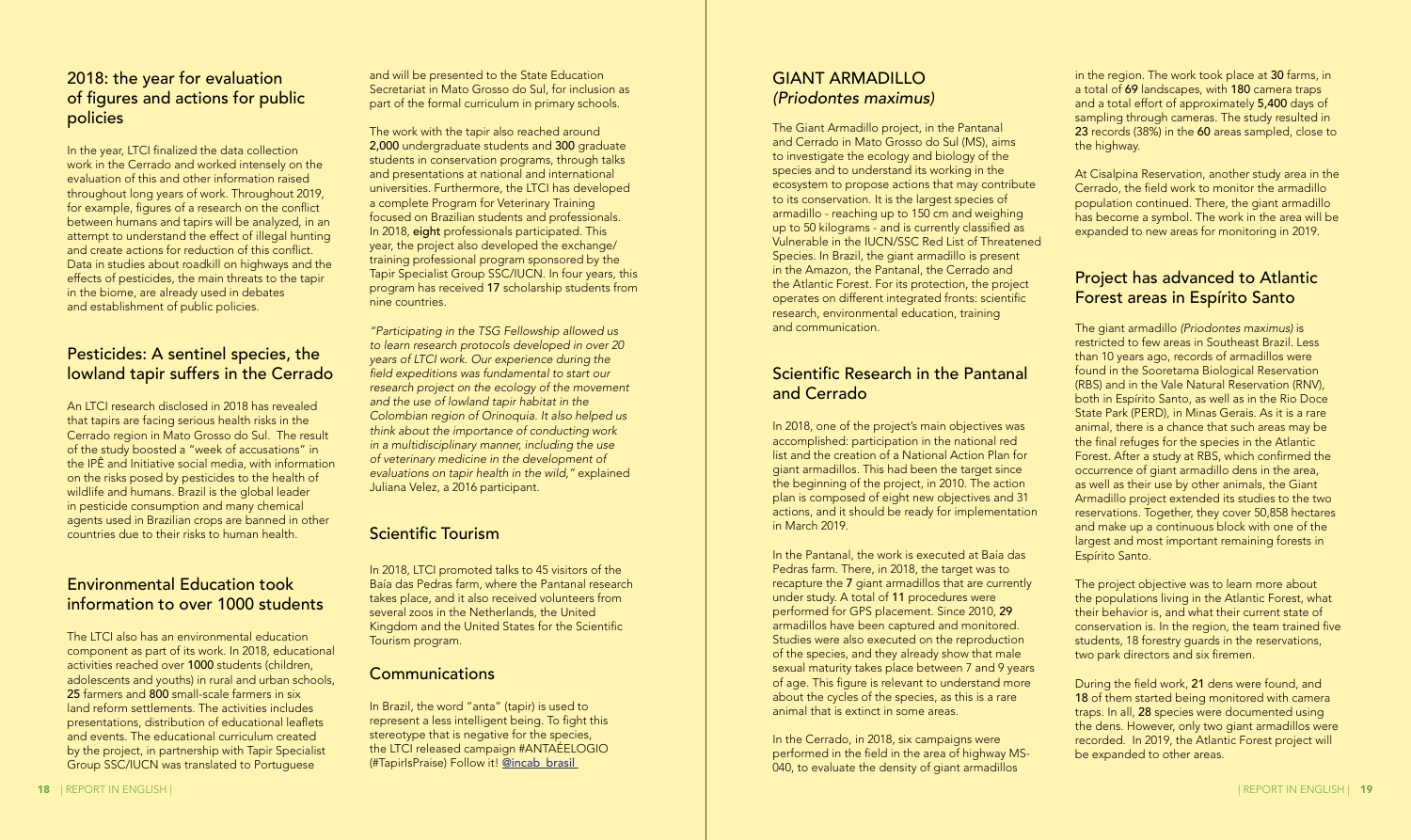### Scientific tourism with the armadillo

Baía das Pedras, Pantanal, is one of the only places where the giant armadillo may be seen in nature. For this reason, the project has established a partnership with the farm for development of a Scientific Tourism Program. Seven small groups were received in 2018.

#### Communication and Education

Taking information to a broad audience through several medias is part of the project strategy to popularize the giant armadillo and have more people supporting its protection. Thus, in 2018, the project produced a strategic plan for Communication and Education, with the support of the Houston and Chester Zoos. Specialists from universities, NGOs, zoos and private businesses participated. The idea is to expand the work that has already been under development over the years, now with environmental educators. In 2018, the project took environmental information to 20 schools in the city of Campo Grande, in partnership with ICAS (Instituto de Conservação de Animais Silvestres).

#### [American zoo to have area](https://ipe.org.br/ultimas-noticias/1513-zoologico-americano-tera-recinto-dedicado-ao-pantanal)  [dedicated to the Pantanal](https://ipe.org.br/ultimas-noticias/1513-zoologico-americano-tera-recinto-dedicado-ao-pantanal)

In six field expeditions, 44 giant anteaters were captured for radio-collar monitoring. Over 100 interviews with rural residents and truck drivers were performed to measure the perception people have of the giant anteater.

The centenarian Houston Zoo (Texas, United States) will have a series of celebrations and novelties in 2022. One of them will be the restoration of the zoo, with the inauguration of several new areas, including one dedicated exclusively to the Pantanal biome. And this is greatly due to the IPÊ and to the Tapir and Giant Armadillo projects, in Mato Grosso do Sul. Houston Zoo has been supporting the Lowland Tapir Conservation Initiative (LTCI) for 18 years and the Giant Armadillo project since 2013. The project teams are involved in the design and development of the new area.

#### GIANT ANTEATER (Myrmecophaga tridactyla)

Through the Bandeiras e Rodovias project, IPÊ and ICAS researchers are trying to understand and quantify the impacts of roads on the survival, population structure and health of giant anteaters and, thus, to define strategies for management of landscapes and roads to prevent potential extinction. In 2018, a total of 1,337 kilometers of roads were researched every two weeks, totaling 61,688 km covered. A total of 6,775 records of roadkill were recorded. This includes 1,060 sixbanded armadillos, 484 nine-banded armadillo, 271 lesser anteaters, 44 naked-tailed armadillos and six giant armadillos. Blood and tissue samples were also collected from 911 animals and 95 necropsies were performed.

#### 3. THEME PROJECTS

#### 3.1 Integrated Solutions for the Amazon Region

In the year, the events promoted included 18 events for initial mobilization with local institutions and communities, 16 courses for monitors, 5 returns to the community, 8 events, 20 meetings and workshops for identification of targets and establishment of protocols for local monitoring, 12 collections of data

Protected Areas are instruments for protection of Brazilian biodiversity. The environmental services they provide, like the supply of water and food, regulation of the climate, fertilization of soil, as well as green spaces for leisure, education and culture are essential for the entire society. There are currently 324 federal protected areas that cover all Brazilian biomes: Atlantic Forest, Amazon, Cerrado, Pantanal, Pampa, Caatinga and Coastal Marine. IPÊ has been developing integrated solutions, through partnerships, social participation and innovative models alongside the Protected Areas in the Amazon, aiming at collaborating to implementation and effectiveness.

The MPB project has already generated much information in the areas monitored from 2014 to 2018. The figures are being discussed and used in scientific research of species, in the improvement of knowledge on biodiversity and in sustainable management of forestry assets. They provide subsidies for the planning and improvement of the management of these protected areas, as well as directly contributing to the fight against climate change, the extinction of species, deforestation and poverty.

#### 3.1.1 Participative Monitoring of Biodiversity

Biome: Amazon Area of operation: 17 Federal Protected Areas (11,970,762.04 hectares) No. of people benefited: 1,864

In the Participative Monitoring of Biodiversity (MPB), the community plays a fundamental part. The project, developed in partnership with the Chico Mendes Institute for Biodiversity Conservation (ICMBio), proposes the generation of information and the exchange of knowledge with researchers, managers, and populations of federal Protected Areas in the Amazon and their surrounding areas regarding the importance of the local biodiversity for its effective protection, including the participation of all sectors.

The work covers several fronts: including integrated activities, technical meetings for presentation and generation of social awareness, mobilization and articulation of local players, as well as promotion of meetings and workshops for training using playful and didactic methods, collection of samples, and analysis and interpretation of data. As a result, data about biodiversity is generated. This data supports the elaboration of proposals for management of natural resources and helps in decision making processes. The project is part of a greater initiative, ICMBio's National Program for Biodiversity Monitoring (Programa Monitora), which had its fifth anniversary in 2018.

In all, 17 Protected Areas currently count on this participative monitoring, which is promoted by some 100 monitors each year. For this task, IPE and ICMBio have developed methodological routes with the community and researchers, developing models to be applied in the evaluation of the fauna and flora. In 2018, with the implementation of regional monitoring of Brazil Nuts, four new Protected Areas (including state ones) were incorporated into the project: Resex do Rio Cautário - Federal, Resex do Rio Cautário - Estadual, Resex do Lago Cuniã and Resex Rio Ouro Preto, all in the state of Rondônia.

for forestry monitoring and 5 collections for complementary monitoring.

#### Communities, IPÊ and ICMBio develop and share knowledge in favor of biodiversity

On expanding the participative processes, the project promotes the configuration of management agreements for sustainable use of natural resources, which are relevant to local residents. Today, they can count on broader and more real mapping of biodiversity conditions and of natural resources on which they directly or indirectly depend, and they od that into a way that adds income, becoming monitors after participating in training events. In 2018, 16 were promoted.

*"The studies are very important, but the work goes beyond the knowledge collected, as it also includes participation of the local population for*  the management of Protected Areas. Therefore, *it is fundamental to reach the Brazilian targets in the Biological Diveristy Convention and the Aichi Biodiversity Targets,"* says Cristina Tófoli, project coordinator.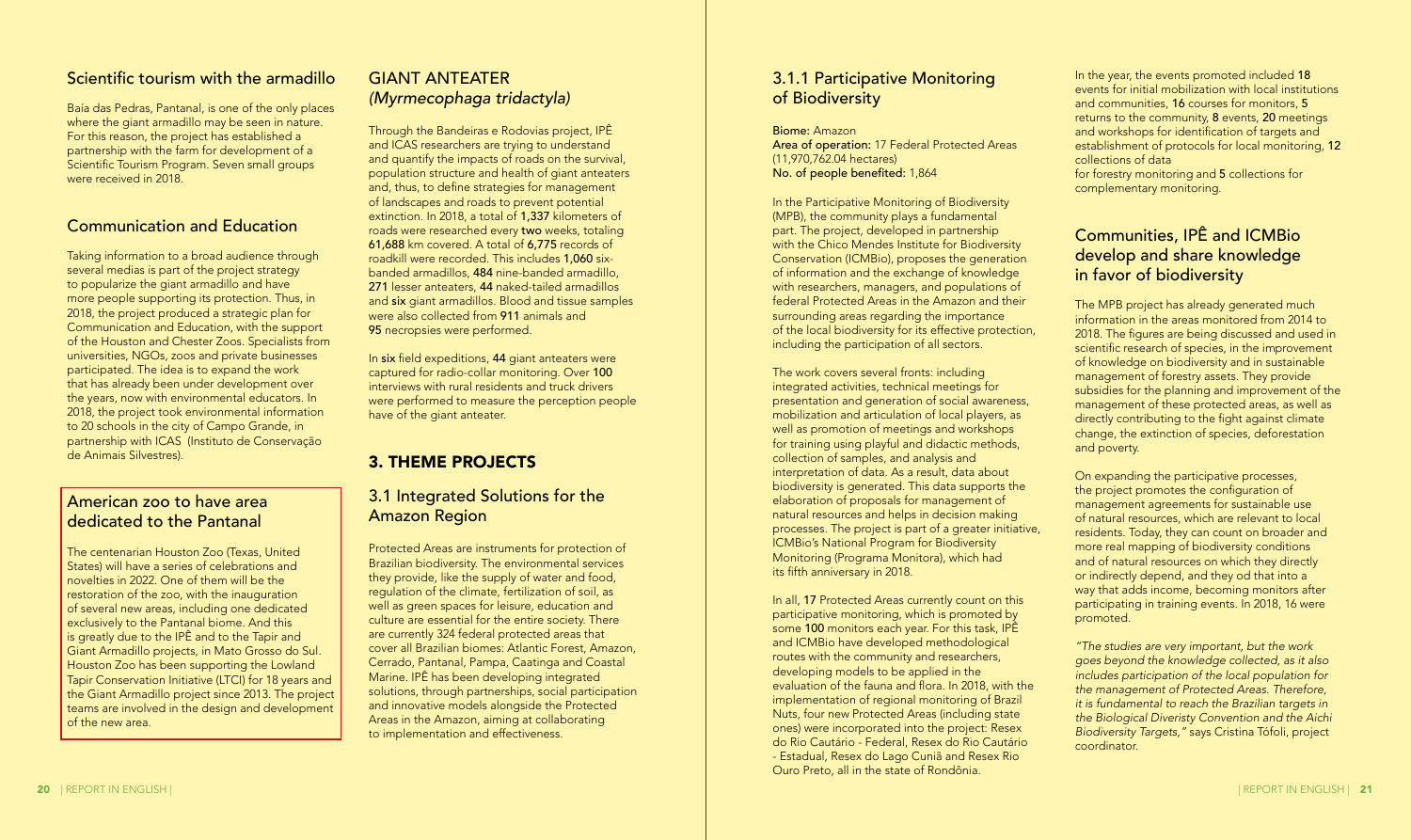#### Some figures:

3,579 records of birds and mammals 20,551 records of butterflies 775 water turtles 1,756 lumber plants 777 trees 23,095 Brazil nuts 1.720 records of mammals in forestry management areas 1,351 records of game for the subsistence of local populations

2018 was also marked by the start of work for Collective Construction of Learning and Knowledge (CCAC), a moment developed in partnership with the ICMBio for exchanges between those involved in monitoring.

#### Mobilization of the society and partnerships for concrete solutions in conservation

One of the examples of how articulation between the community, managers of Protected Area and IPÊ takes place in the MPB project is promotion of monitoring of chelonii. In the Biological Reservation (Rebio) on Trombetas River (Pará state), for example, the 2018 season of release of the Giant Amazon River Turtle *(Podocnemis expansa)* ended with the release of 5,050 turtles. In all, 27,862 Giant Amazon River Turtles were released, due to the efforts of 27 families who live in the Rebio and monitor biodiversity in this Protected Area.

Rebio Trombetas, covering over 4,000 square kilometers, was established in 1979, to guarantee the protection of the Giant Amazon River Turtle, as it is the area with most records of this turtle in the biome. However, ICMBio figures show that the population of baby turtles has dropped since then, from 600,000 to 30,000.

ICMBio has been working for protection of chelonii in the region for 40 years, through the Trombetas River Chelonii Project (PQT). In 2017, IPÊ became one of the PQT partners, promoting training and

mobilization of communities for conservation of the fauna and flora in the biome, as well as providing technical and financial support to the release of hatchlings. With the PQT, IPÊ operates as a fundraiser and promoter, aiming to improve and simplify family monitoring of turtles. As is the case in other Protected Areas, the studies on biodiversity are performed by the communities, following a methodological plan established by ICMBio, researchers, the civil society, and the community, so that the figures may be used efficiently, focusing on conservation.

#### Communities move home to monitor

Every year, 27 families move voluntarily out of their homes in their community to closely follow the chelonii laying period. The function of the monitors is to verify the safety of the nests at the site of laying and if they need to be moved to an area with lower survival risk (hatcheries). Risks to the eggs are elevated by the level of the river, which may bar the development of the young, but mostly due to predators, be they natural, by the local fauna, or human. At their temporary homes, between August and December, the monitors guarantee inspection until the young hatch and are transferred to a shelter until their day of release into the river.

"In the past, many young died. We improved as *we gained experience,"* said monitor Raimundo Barbosa. He says that, although the annual average of nests has been around 520 over the last three years, there has been an improvement in the number of turtles seen. *"We can see that there has*  been an improvement. We can now see them in the river, which we were no longer doing. But we are fighting to have greater production. If we let *them, they will all disappear,"* said Barbosa, who shares the work with his wife, Dulcineia. *"We work*  for love, taking care so they will not disappear. *Because if we just let them be (with no monitoring*  and protection) they will disappear. That is why we *are here,"* she explains.

Each family receives from the ICMBio all the material necessary to perform this monitoring, including fuel and volunteer jackets. Even the school boats are turned to the temporary housing at the time of laying, guaranteeing the transport of the entire family so that the routine activities are not affected. Despite the work being volunteer, the families also receive food baskets, donated as the result of a partnership between ICMBio and a local mining company.

Project Participative Monitoring of Biodiversity is a partnership between ICMBio, Gordon and Betty Moore Foundation and the USAID.

Learn about the project https://youtu.be/5eqUFzd\_nW8

#### 3.1.2 Motivation and Success in Management of Protected Areas

#### Biome: Amazon Area of operation: 30 Federal Protected Areas (28,701,983 hectares) No. of people benefited: 125

The partnership between IPÊ and ICMBio for the project for Motivation and Success in the Management of Protected Areas (MOSUC) has been takin place since 2012. The initiative supports the management of federal Protected Areas in Brazil, providing incentives to entrepreneurship of managers with regard to good management practices, expanding the involvement of the society and fostering arrangements that expand the number of people operating directly alongside the managers (partnerships and volunteer work), and building platforms that promote information and knowledge. It has the support of the Gordon and Betty Moore Foundation.

#### Innovative experience strengthens network partnerships benefiting Protected Areas in the Amazon

In 2018, the MOSUC project supported the strengthening of management of Protected Areas in the Amazon based on a pilot project of network partnership. Socio-environmental organizations operating in the biome signed agreements to help in the implementation of action plans in support of the strategic objectives of the Protected Areas, alongside the ICMBio. The pioneering strategy was adopted to make up for the personnel needs for execution of the activities in large protected areas, as is the reality in the Amazon.

Through 12 local institutions in the biome, 54 collaborators were hired to operate in the Protected Areas, in the states of Roraima, Rondônia, Amapá, Amazonas, Mato Grosso, Pará and Acre. The initiative covers 14 territories, including Protected Areas and integrated management nuclei (NGIs) in the Amazon.

#### Strengthening institutions and causes

To stimulate the development of the organizations so that they participate in the Protected Areas and support their management, the project developed a series of workshops for 12 institutions, throughout 2018. From the newest to the most experienced, all brought some useful knowledge to their evolution in the challenges of establishment of partnerships for conservation of the Amazon.

Established in 1996, the Almerinda Malaquias Foundaiton (FAM) is one of the participants in the MOSUC. The organization provides environmental education to around 150 children and youths during the school breaks, as well as generating income for 70 people in the Amazon. It is present in an area that involves three Protected Areas: those of national parks Anavilhanas and Jaú, and the Extractive Reservation on Unini river.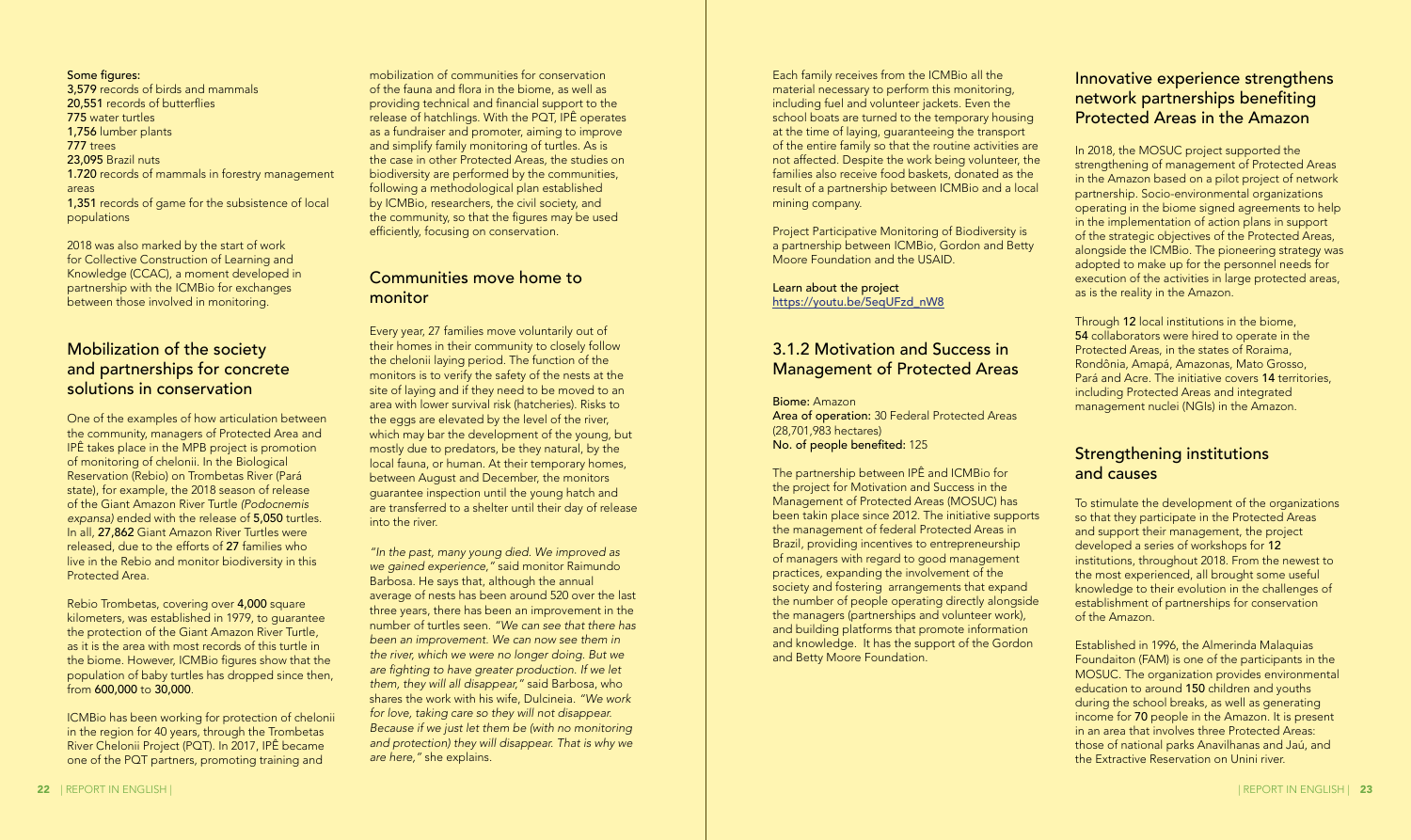The NGO has a good partnership with the managers of these areas, but it did not yet operate more effectively in Protected Areas. With the workshops, the vision of possibilities for joint operation grew.

*"Although there was already good partnership with the managers, our activities were not related to the management of Protected Areas or practices in*  the field. With the MOSUC workshops, we became *better prepared to further improve institutional companionship ties with the management of these*  protected areas. In 2019, we plan to take our team *to the areas to develop environmental education work within the parks, and organize talks and workshops,"* said the administrative assistant at the foundation, Paulo Henrique Queiroz da Silva.

Paulo participated in three workshops in 2018, and, according to him, that was a thunderbolt moment for the organization's method of operation. *"We are no longer the same after these workshops*  in support of institutional development. They brought us valuable information, like techniques *that are more turned to the administrative and*  institutional safety areas. We are putting some *of the administrative actions in practice and*  they are already making a difference." However, according to him, the moment of exchange with other participating institutions at the workshop was inspiring for FAM to progress in its mission. *"We got to know about each institution and learnt*  about the difficulties we have in common, like *logistics matters, communication, administration,*  technical knowledge. But the life lessons and *lessons in overcoming for the cause were*  surprising. We could see that it is really worth it to take on a cause we defend. With each workshop *I was strengthened by hearing about each institution,"* he added.

To evaluate the result of the training, IPÊ promotes the MOSUC Circuit, an expedition with individual visits to project partner organizations to support their institutional development and the activity plan developed over the days of training.

#### Volunteer Program has new system

#### 3.2.1 Monitoring of Ecological **Corridors**

Originally from Ipatinga, Minas Gerais, Lucas Soares made use of his holidays in his Environmental Engineering course to travel to a different beach, far from the traditional tourist destinations. He chose to be a volunteer on the beaches of the Amazon, following the Chelonii Project on Trombetas river (PQT), responsible for conservation of the Giant Amazon River Turtles, in the Trombetas River Biological Reservation (Rebio). To get there, Lucas used the new ICMBio Volunteer System platform, showing his interest in being part of the activities of the Protected Area. Developed by IPÊ, in partnership with ICMBio, the digital system links information from Protected Areas that need volunteers with the information of those available. There, the volunteers can fill out their records, and also control the frequency. "Use of the platform was very easy. Registration *is very didactic, and the information is very well*  explained in the calls to action. I thought it was very easy and accessible to find the information *I needed to volunteer,"* explained Lucas.

Participation of volunteers in protected areas has been growing exponentially. In Brazil, volunteer work in federal Protected Areas takes place through the ICMBio (Chico Mendes Institute for Biodiversity Conservation) Volunteer Program. Currently, 168 Protected Areas and research centers participate in the program. In 2017, a study recorded over 2,200 participants and around 103,000 hours of volunteer work. The number of volunteers has also been rising and the potential is immense. Between July 2018 and February 2019, almost 10,000 people registered in the ICMBio Volunteer Registry.

#### Research shows the main contributions of volunteers in the management of Protected Areas

An IPÊ study complements the research promoted with volunteers, published in 2017, and shows important similarities between the perception of volunteers and the managers of Protected Areas.

https://eventos.fundacaogrupoboticario.org.br/ Anais/Anais/TrabalhosTecnicos?ids=4686

#### Third edition of the magazine brings examples of Protected Area management

Magazine Boas Práticas na Gestão de Unidades de Conservação (Good Practices in the Management of Protected Areas) is a partnership between IPÊ and the Brazilian Municipal Management Institute (IBAM). The magazine brings 76 practices used in federal Protected Areas that were successful in overcoming the most varied of daily challenges, like fires, illegal hunting, territory demarcation, communication and community participation. It counted on the partnership of USAID, Forest Service Department of Agriculture, GIZ, IDB, Caixa Socio-Environmental Fund and the Ministry of Environment.

#### www.ipe.org.br/boaspraticas

#### 3.2 Research & Development

#### Natural capital of the corridor has its analysis finalized

In 2015, IPÊ started analyzing the natural capital of the Rosanela Farm Ecological Corridor, the

#### **Circuit**

largest reforested corridor in Brazil, in the Atlantic Forest in Pontal do Paranapanema (state of São Paulo). The corridor currently includes over 2.7 million trees and connects the main Atlantic Forest Conservation Units in the interior: Morro do Diabo State Park and Black Lion Tamarin Ecological Station.

To form this corridor, IPÊ counted on several partners, including some in the private initiative, like CTG Brasil, in its revegetation programs. The company went beyond restoration and supported the Institute's project for development of a methodology for appreciation of the ecosystem services promoted by these restored areas, using innovative technology. The final results of this process were presented in 2018.

Including technicians and specialists from the IPÊ, as well as scholars from the Faculty for Environmental Conservation and Sustainability, UNESP and ESALQ - USP, the project team used advanced methods, like LiDAR (Light Detection and Ranging), Audio recorders and Automated Remote Biodiversity Monitoring (ARBIMON), DNA analysis and Camera Traps to evaluate the following ecosystem services: Water Resources, Sound Landscapes and Biodiversity (birds, amphibians and mammals), Soil and Ecology of the Ecosystems, Forestry Carbon and Flower Studies.

It was discovered, for example, that 17 species of trees that were not planted in the corridor are present now. *"This shows that trees were introduced naturally, for example, through*  dispersing birds. With audio recorders, the project identified the presence of these species of birds in the corridor. The presence of fauna shows that the forest is doing its part for the local biodiversity. *Apart from threes, the use of camera traps is also showing that medium and large mammals are already using the area of the corridor for movement,"* says Laury Cullen Jr, project coordinator for the IPÊ.

Project "Developing Technologies for Appreciation of Ecosystem Services and Natural Capital in Environmental Programs" was one of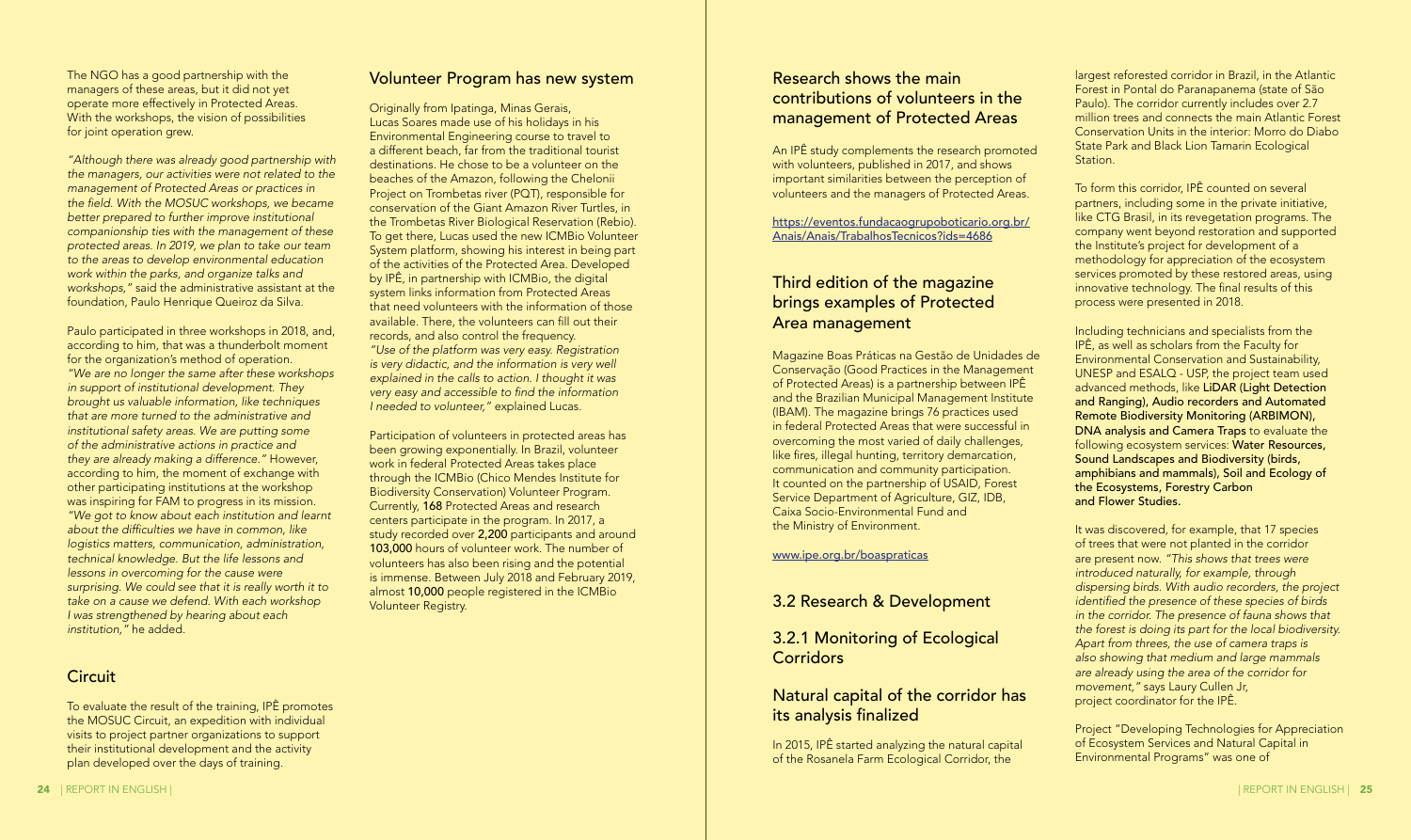the 16 cases selected by Getúlio Vargas Foundation and Página 22 Magazine for the special edition of the magazine on Business Management of Natural Capital.

http://www.p22on.com.br/en/2018/10/02/ mensurar-para-conservar/

#### 4. PARTNERSHIPS AND SUSTAINABLE BUSINESS

IPÊ's Sustainable Business Unit (UNS) performs projects and campaigns to contribute for dissemination of the socio-environmental cause among the most varied of audiences. Through the UNS, IPÊ stimulates the creation of sustainable alternatives for income for communities residing in priority areas for environmental conservation, and it works in partnership with the private sector and other organizations in the civil society, with initiatives that transmit to the society the importance of conservation of biodiversity and sustainability in the Country.

#### SOCIAL PARTICIPATION

#### Sports and Conservation of Nature in Ecoswim

The union between swimming and the environment is what moves the participants of Ecoswim. In the 2018 edition, in the city of São Caetano do Sul, the 41 teams who participated each swam for an hour, in a competition in which the true winner is the Atlantic Forest. That is because the value of registration is donated to the school nursery that IPÊ maintains in Nazaré Paulista (São Paulo).

The 11th edition brought together over 600 people and raised R\$ 13,000, turned to maintenance of the sapling nursery that serves as the source for new trees for reforestation in the Cantareira System and also as a space for environmental education for the community, students and teachers of local public schools.

In 14 years, over 14 million pairs of flip-flops have already been sold, and they have generated around R\$ 8 million, turned to the cause. In 2018, sales totaled 692,580 pairs of flip-flops, resulting in R\$ 665,157.41. The product may be found at the Havaianas stores, and also at the IPÊ shop (www.lojadoipe.org.br)

With the resources raised last year, alongside the complementary support of other partners, IPÊ managed to improve the infrastructure of the nursery, produce over 40,000 saplings, retain a nursery carer, promote visits by teachers to the area and donate saplings in events, like the Ecoswim itself.

#### Environment and fashion go together with Havaianas-IPÊ

The new 2018/2019 Havaianas-IPÊ collection was designed by artist Arlin Graff, Brazilian, from Tatuí (São Paulo), who won the world with his art on walls, and now lives in New York (USA). His style brings back the memories of his experiments in his father's carpentry workshop, creating shapes and objects with small offcuts and pieces of wood that remained. The creations influenced his abstract art and, after some time, also influenced his drawing of animals.

The marking style of his geometric forms and bright colors were used to show the stars of this collection: The Red-and-green Macaw *(Ara chloropterus)*, the Jaguar *(Panthera onca)* and the Black Lion Tamarin *(Leontopithecus crysopygus)*. This is the 15th collection resulting from the Cause Related Marketing partnership between the flip-flop brand and the Institute. Apart from promoting the wealth and the beauty of Brazilian biodiversity to brand consumers, Havaianas-IPÊ support the conservation of the fauna and flora in the country: 7% of the sales revenues with the flip-flops are turned to IPÊ for its institutional development. The funds grant the necessary support for the research, education, reforestation, sustainable business and influence in public policies may take place.

The event with the managers is also of great relevance to motivate the teams. To Patrícia, participating in the project has a sentimental value. *"I was born and raised close to Cantareira (one*  of the places in which IPÊ operates). When there *was the water crisis, I was very concerned because what I used to see in abundance when I was a little girl was running out, and I saw the rivers, the*  springs, and even the animals suffering. Therefore, *being able to help IPÊ through Arredondar is very gratifying to me, knowing that they are there,*  operating in that region, for the water." Apart from Luigi Bertolli, Meggashop also rounds up exclusively for IPÊ, thus supporting the projects for conservation of biodiversity. Throughout the year, in 43 partner establishments, IPÊ received R\$ 74,789.79 based on individual donations that do not exceed R\$ 0.99 with each purchase.

#### Innovation in rounding up

In 2018, IPÊ, Arredondar and Tricard (Sistema Integrado Martins) joined forces in a pioneer initiative in the microdonation sector. Since last year, card clients have been granted the option of rounding up their monthly bill, turning the cents to IPÊ. The novelty of the mechanism is the ease, as the client decides to round up just once, through the Tricard site or app, and it is valid continually. Thus, as is the case with the rounding up system at the cashiers of partner shops, the rounding up of the invoice will never exceed R\$ 0.99, guaranteeing safety for clients interested in participating.

Tricard (Tribanco) has been an IPÊ partner since 2006, through donations connected to some of its financial products, as well as the Rounding Up movement. This institutional partnership is of significant importance due to the unrestricted funds, fundamental to the sustainability of not for profit organizations. Each operation with the Crédito Certo Tribanco product generates 10 cents in donations to IPÊ projects and 1 cent in each invoice paid at Tricard is also turned to the strengthening of the Institute. In 2018, donations totaled R\$ 66,519.95 through this kind of support.

#### Other initiatives that simplify donations

Initiatives that stimulate donations to socioenvironmental causes have grown in recent years. This is the case with the Turista+ project, an initiative of Atibaia & Região Convention Visitors Bureau (AR&CVB), which celebrated two years in 2018. With Turista+, 20% of the "room tax" (a volunteer donation by the guest) is turned to IPÊ. Apart from contributing to research, studies and to the environmental actions of the Institute, those who decide to make the small contribution are also covered by a special insurance against personal accidents during their stay. In the year, 16,739 people decided to pay the "room tax" and R\$ 7,339.83 were turned to IPÊ. The initiative includes hotels Tauá, Atibaia Residence and Pousada Paiol.

#### Socio-environmental information and the culture of donation with Arredondar

The Movimento Arredondar (Rounding Up Movement) bets on micro-collection to support causes of great relevance to the society, like the socio-environmental cause. At partner establishments, clients are invited to round up the value of their purchase and donate the "rounded up" cents to Brazilian NGOs. The fifth year of IPÊ participation in the Rounding Up project was marked by a series of talks by the team at five Havaianas shops and in 16 Luigi Bertolli shops, which round up exclusively for the Institute. In all, 287 people participated in the talks. Patricia Esperidião de Lima, manager at Luigi

Bertolli, in Shopping Patio Paulista, in São Paulo, confirms that the training by the teams is of great importance. *"There is always news about how the evolution of the projects is going, how much has*  been raised and how influential we were for that to *happen,"* she explains.

Since the beginning of the movement, Movimento Arredondar (Rounding Up Movement) has already had 8,134,934 donors and has raised R\$ 2,236,206.93 for organizations in the civil society.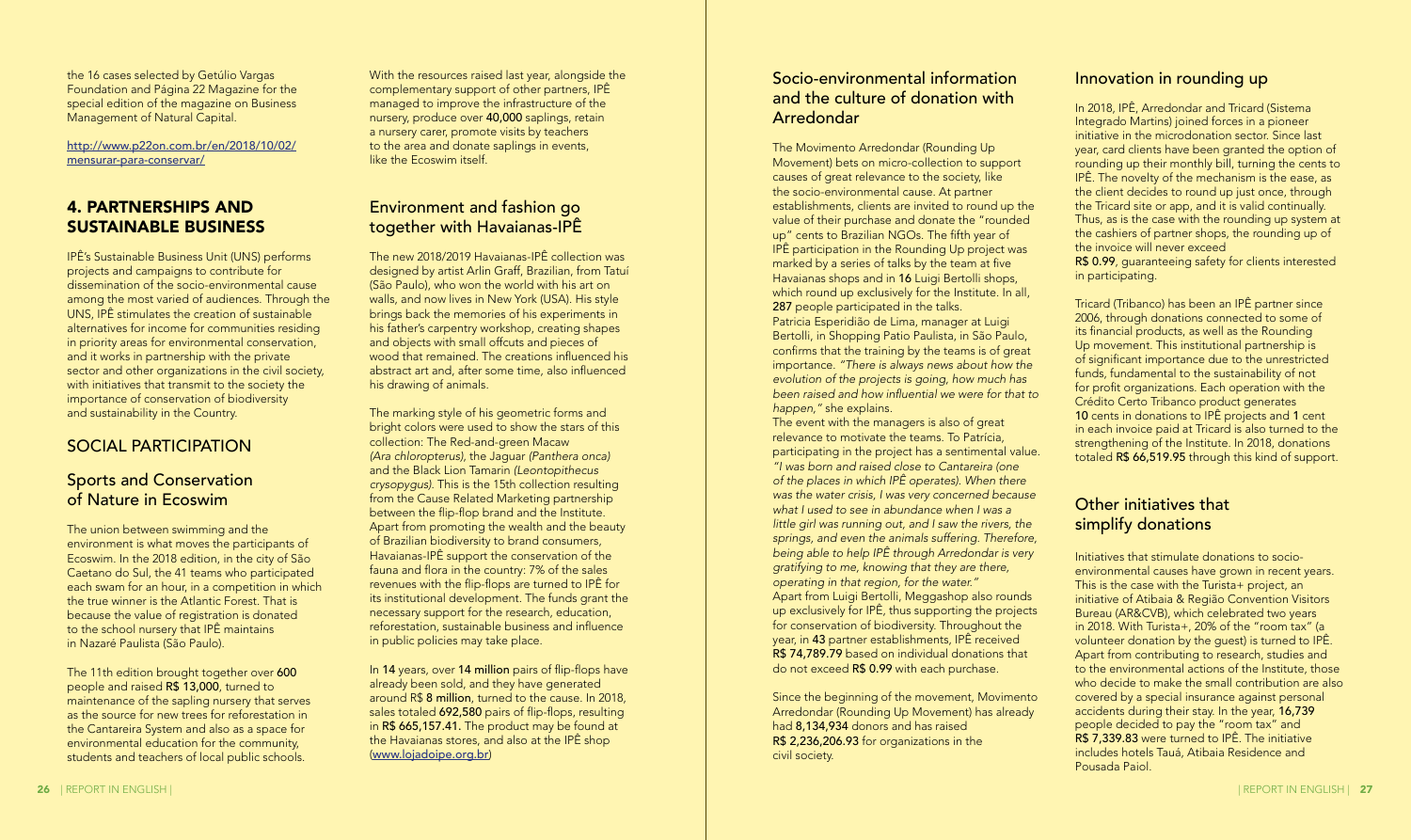### Institutional Strengthening

For six years, the IPÊ has counted on a partnership with Crescimentum Consultoria in support of improvement of the Institute's staff. The company is specialized in training people for leadership. With the partnership, 35 IPÊ professionals have already undergone important training processes.

#### Flower and Strawberry Festival

For the third year running, IPÊ participated in the Flower and Strawberry Festival in Atibaia (São Paulo). The festival celebrated its 38th anniversary and is the fourth largest cultural festival in the state of São Paulo, in terms of attraction of public. This traditional festival celebrates the Japanese culture through several attractions and products for flower and strawberry cultivation, which are typically local.

#### **ESCAS** 6,713 students since 1996, 280 in 2018 300 students served for free and mostly free since 1996 133 Masters graduated since 1996

Some 4,000 people visited IPÊ's two booths at the event. There, visitors were able to participate in environmental education activities and had their doubts clarified about environmental conservation and sustainability. At another booth, IPÊ traded the shop products (www.lojadoipe. org.br), which contribute to the conservation of Brazilian biodiversity and to the revenues of local communities participating in socio-environmental projects.

#### 5. Education

Education is in the IPÊ's DNA. With ESCAS, the Faculty for Environmental Conservation and Sustainability, the Institute has taken education turned to transformation of the socioenvironmental reality in Brazil and worldwide to a larger and larger number of people. The institution offers short courses, Professional Masters and MBAs, with a multidisciplinary outlook, seeking to engage more and more professionals in social segments with the principles of sustainability and conservation.

### ESCAS starts campaign for scholarship fund

Seeking to provide leverage and more opportunities for students and professionals in conservation, in 2018, ESCAS inaugurated the Scholarship Fund. The proposal is to raise funds to make it possible for new students interested in training and education in conservation and sustainability to have a chance to study in a school that is a reference in the area. The campaign is taking place through Global Giving. In 2018, donations reached US\$ 8,000. The campaign continues in 2019.

#### https://goto.gg/35036

ESCAS has already trained over 6,700 people in over 20 years, more than 300 of them with full or partial scholarships.

#### International Partnerships

#### Partnership trains students and farmers

The partnership between ESCAS and the School of Forestry and Environmental Studies at Yale University's ELTI - Environmental Leadership & Training Initiative (USA) promoted two courses in 2018 - one about Sustainable Productive Systems and Forestry Restoration for 20 high school students undergoing technical education in rural settlements in the Pontal do Paranapanema, and the second, in partnership with IPÊ's Sowing Water Project, turned to farmers in the watershed of the Cantareira System. In both, the proposal was to promote interaction and demonstrate solutions for the construction of productive and sustainable landscapes.

#### Eighth year of partnerships with the University of Colorado Boulder

2018 was the eighth year running of the "Conservation Biology in Brazil's Atlantic Forest Global Seminar" - a partnership between ESCAS and the University of Colorado. The course included the participation of 14 Biology and Ecology students, with professor Timothy Kittel, from the University, and assistant professor Rafael Chiaravalloti, an IPÊ researcher. The program included learning about the main IPÊ projects in the Pontal do Paranapanema and in the Iguaçu National Park (Paraná).

#### Earth Institute Center for Environmental Sustainability (Columbia University/USA)

In June 2018, eight undergraduate students from Columbia University entered the summer program for practical and theoretical lessons on the theme of the Brazilian ecosystem. This program is led by the Earth Institute, in partnership with ESCAS, in a collaboration that has already lasted 18 years. Students have lessons at the IPÊ headquarters in Nazaré Paulista and, for part of the course, around 10 days, they go on a technical visit to another region. This time they visited the Atlantic Forest in the south of Bahia, where they visited Veracel Station, Pau Brasil National Park and an Agricultural Settlement.

#### Construction of Platforms for International Courses

Since 2017, ESCAS has been working on establishing an online platform with information about courses turned to foreign schools and students. This activity has the support of Steven Carlson - an MBA student at ESCAS -, and also of Professor LaDawn Haglund, from Arizona State University/USA (with support of the Fulbright Brazil Commission).

#### SHORT COURSES

NUMBER OF STUDENTS TRAINED (PRESENTIAL COURSES): 44 NUMBER OF STUDENTS TRAINED (DISTANCE LEARNING): 208 NUMBER OF PEOPLE ON FREE ONLINE EVENTS: 6.755

#### Objectives of Sustainable Development were a great novelty

To help companies and organizations to implement the Sustainable Development Objectives (SDOs) in their practices, ESCAS promoted its first course on the matter for professionals interested in establishing, implementing and monitoring SDOs agendas in their organizations.

*"Companies are being pressured more and more by society regarding their socio-environmental*  impact and the SDOs are in the center of this *discussion as they are part of a great international agreement, sanctioned by all the countries that are members of the UN and that will be the focus of the socio-environmental agenda in coming*  years. Thus, being aligned with the SDOs, specially *locally, is a way to prepare yourself for the agenda*  that is under implementation. This proactive *attitude may generate fruit in terms of the brand, but it is also essential for the management of risk that the company may face,"* said Carol Ayres, one of the course trainers.

In 2018, ESCAS also promoted the Landscape Ecology and R Program traditional courses, at its headquarters in Nazaré Paulista (São Paulo).

#### Online education expands the reach of ESCAS content

The Online Education platform boosts the actions for promotion of ESCAS knowledge. In 2018, 6,547 people were assisted in free online education events (webinars, workshops and talks).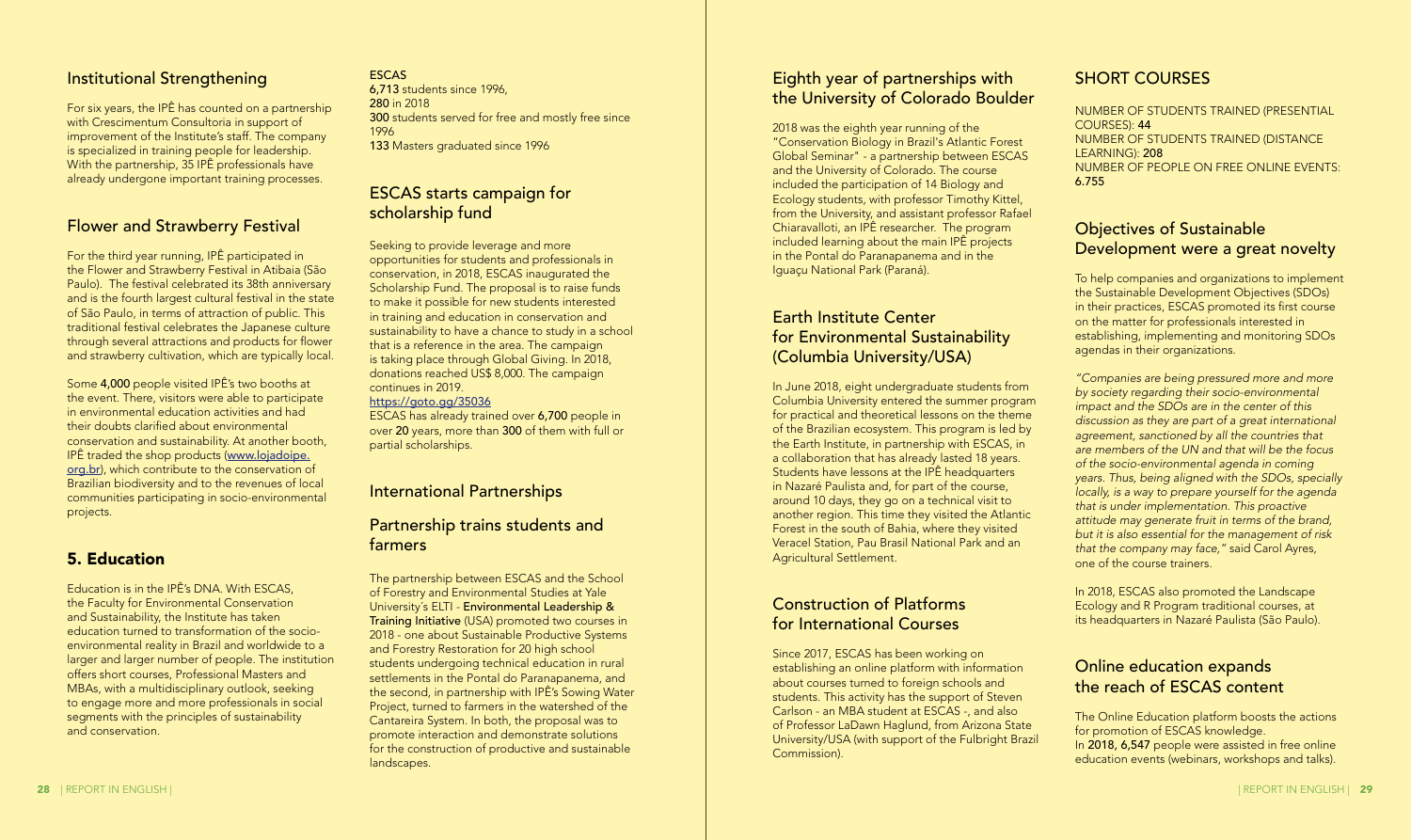The R Program Course for Conservation Biology, developed in partnership with Bocaina Conservação, has reached a total of 528 students since its release, in 2015. In 2018 alone, there were 208 students.

#### Social-Environmental Business MBA

#### NUMBER OF STUDENTS TRAINED: 15

In 2018, 15 students participated in the Socio-Environmental Business Management MBA. Promoted by ESCAS, at its headquarters in Nazaré Paulista (São Paulo), the course has pedagogical support of ARTEMISIA Negócios Sociais and CEATS-USP (the Center for Entrepreneurship and Administration in the Third Sector) and attracts several professionals, who seek development in the areas of sustainability and socioenvironmental education based on inclusive business and shared value.

Ana Luiza Reis Rosa da Silva was one of the MBA students in 2018. A Biologist, she saw in the course an opportunity to improve in themes that helped her in the daily life in her work in the area of Sustainability at Suzano Papel e Celulose, and even in her professional growth within the company. *"Through what I learnt at IPÊ I managed to participate in an internal selection process in the*  company to boost my career. The knowledge that I *got in the MBA was a great differential in this process,"* she said.

With professors operating in the socioenvironmental conservation market and lessons turned to practical sustainability questions, the Professional Master's in Conservation and Sustainable Development has a grade 4 at CAPES (with the maximum grade being 5) and is turned to the most varied of professional profiles. Over 11 years, the course has been showing itself to be a divider of waters in the careers of those who undergo the training. ESCAS trained 113 masters and, according to studies by the School, 41% of masters graduated currently operate in governmental institutions, 32% in the private sector, 25% in Civil Society Organizations, and 2% in universities. Almost 40% of the students who underwent the masters managed to enter the work market in conservation or sustainability through the network of contacts made in the course.

The content was also fundamental for Ana Luiza to manage to develop another project with 31 bee keepers in Paraíba Valley, contributing to the improvement of the cooperative in which they are members, Coapvale (Cooperativa Agropecuária do Vale do Paraíba). *"The bee keepers were*  living economic problems at their cooperative. *Through the course, I used several disciplines to help structure a management plan and socioeconomic development for the cooperative, with recommendations for governance, marketing, communication, management structure and*  personnel management. I am going to present *the project to them and, in case they accept it, to implement the plan,"* she added.

#### PROFESSIONAL MASTER'S

In 2018, ESCAS had two groups, one at the Nazaré Paulista (São Paulo) campus, and another in Serra Grande (Bahia). In São Paulo, through awards, agreements and projects, the organization provided scholarships (WWF-EFN) to five students. In the far south of Bahia, in partnership with Veracel, Instituto Arapyaú, Instituto Cargill and Fibria, full scholarship were granted to all nine students. In both places, ESCAS provides an environment for the sharing of learning in conservation and sustainability, and in construction of innovative knowledge to transform realities.

#### "We are more tree than cellular"

Some scientific studies about the relation of nature and human well-being and the improvement of people's health have reported the several benefits that contact with natural environments may generate. Despite growing, research is still timid when compared to the potential of the theme. To contribute to this question, ESCAS master Juliana Gatti brought this subject to light as the final paper of her master's, focusing on a very specific area, children's oncology.

What if this feeling of well-being that contact with nature brings could be expanded to those living delicate health conditions? The question generated in Juliana a desire to develop a research project to start measuring the effects that contact with nature can have on patients in hospital environments, to those accompanying these patients, and to hospital staff. For this, she counted on a partnership with ITACI, the Institute for Treatment of Children's Cancer, a public hospital connected to the Children's Institute at the Clinical Hospital of the USP School of Medicine. *"Many patients spend much time in the hospital, sometimes long periods, in environments that do not favor this kind of contact for a series of*  reasons. Some even have no windows due to health conditions. How can we take nature and its benefits to an environment like this?" When faced with this challenge, some initiatives were developed in the hospital environment, from modifications to the physical environment, to playful activities that she started calling TAN (Therapy for Appreciation of Nature) in her studies.

The tree coverage in the hospital surroundings was expanded, with exotic species, and the number of trees planted on the sidewalk rose from five to 21. In the hospital yard, flowers were planted to attract fauna. In some areas of the building, pots were placed with fruit and vegetables, for interactive activities, and in the hospital reception, native flower and fruit trees are displayed. *"With these changes, we developed some focused observation to identify the interaction of people with this*  biodiversity. Parents and children playing amidst flowers on the sidewalk, staff eating and chatting *under jabuticaba trees in pots…"*

In a second phase, we performed 30 interviews with staff members and parents or those responsible for the patients, bringing a view of how the relation with nature took place there. And, in the third phase, with the implementation of the TANs, it was possible to perform interaction with the patients themselves. For each patient, a different form of approach was used, in accordance with their stage of treatment.

For those in isolation, images of animals and forests were used, in plasticized material, and sounds of nature were played, equalized through an app. Others were able to have a greater sensorial perception, touching leaves of different plants, for example.

The research is in its early phase, but the first results show that the humanization of the hospital environment have given positive signs in interactions between people and provided a greater sense of well-being. What started as a master's research has now become a department in the Integrative Therapy Unit at ITACI, and Juliana is now the coordinator of Nature Appreciation Therapies at the hospital. The research work is now continuing through the department and through her doctoral studies, which she will take at the Clinical Hospital itself.

*"In my ESCAS Master´s, I gained the space*  necessary to put my idea into practice. It was the *bridge for connection of the environment and health, and that was only possible due to the*  model the course provides. Furthermore, I found my professional space. My life purpose *is now to provide this kind of link between patients in hospitals and nature, as a way to recover their*  health and expand human well-being. I hope that *I can make my contribution to the world alongside*  other research that also shows the benefit of these *relations between humans and nature,"* finishes off Juliana.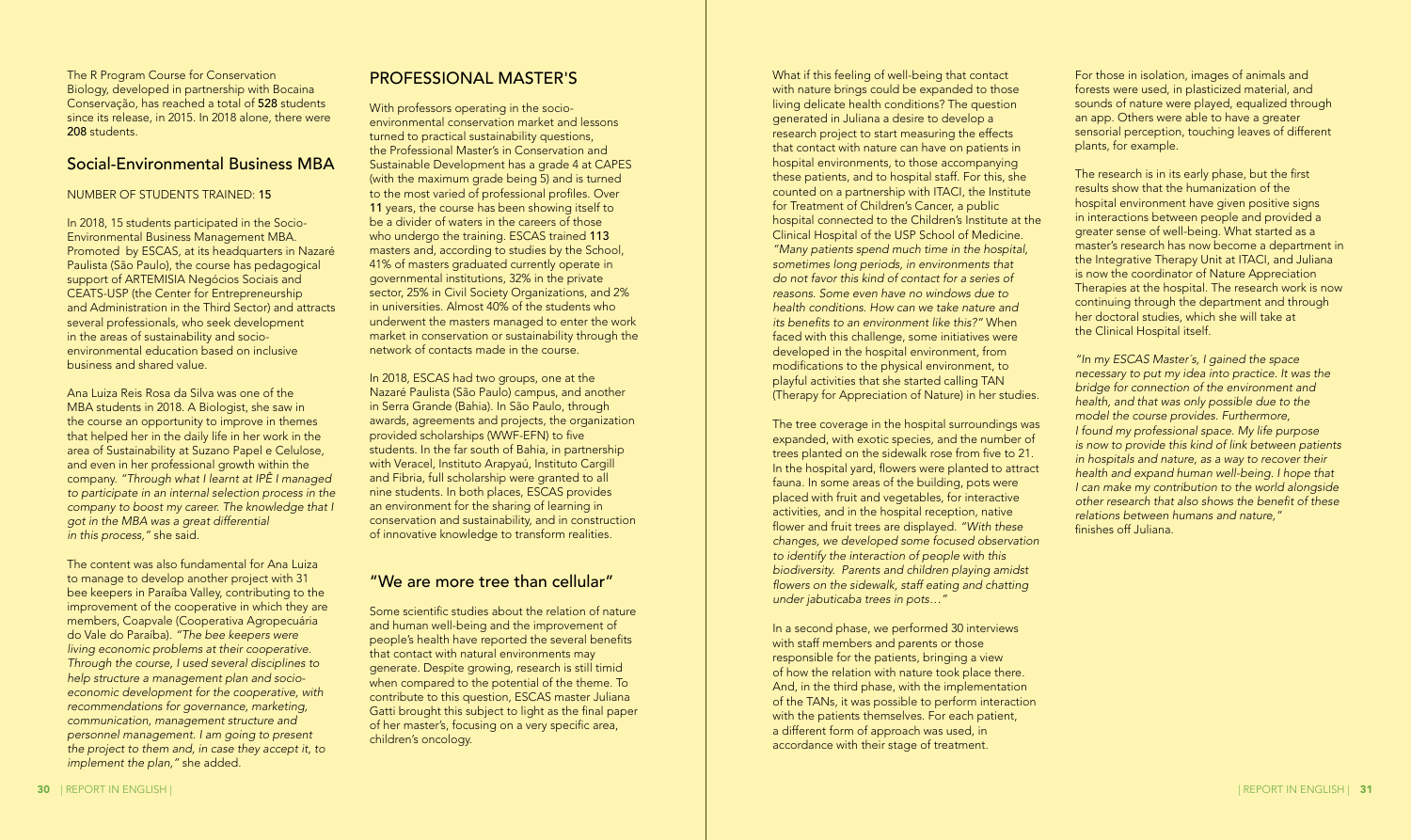

## *.CONNECT WITH IPÊ*

## www.ipe.org.br/en



DONATE: https://ipe.org.br/en/donate-nowhttps://ipe.org.br/en/donate-now



| CONNECT WHIT IPÊ | 33

## +551135900041